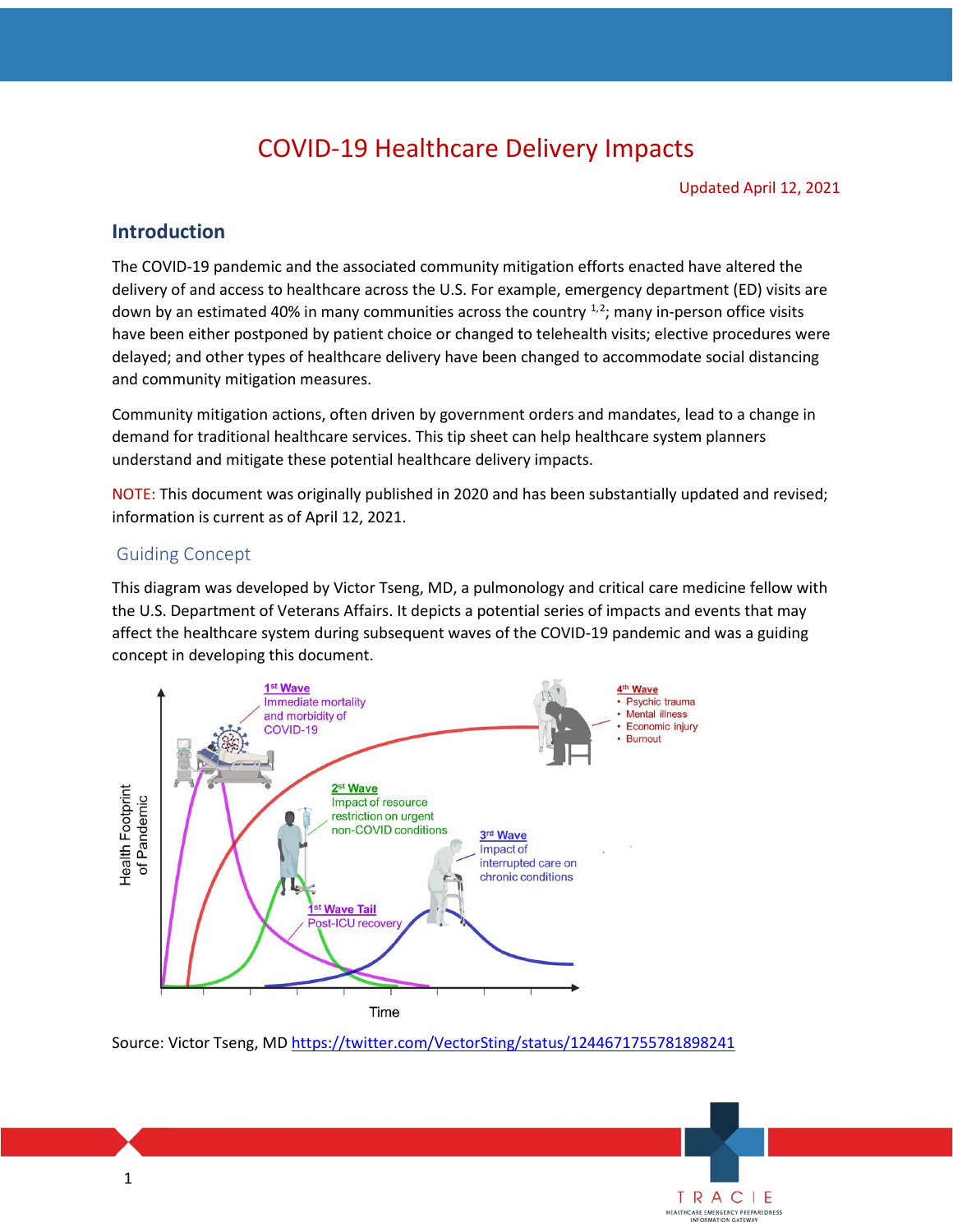### **Considerations**

### Behavior Changes Leading to Long-Term Health Problems

 including stress. Behaviors that are used as coping mechanisms during times of increased stress may approximate 3% increase in alcohol consumption among those who already consumed alcohol, a 21% COVID-19 outbreak, there was a slight increase (1%) in cigarette sales which fell over the subsequent home. Additionally, online wine and liquor delivery sites reported an increase in orders; one company All disasters, including public health emergencies, can contribute to negative mental health effects, also have long-term impacts on health. Following the September  $11<sup>th</sup>$ attacks, a study found an increase in smoking among existing smokers, and a 1% increase in new smokers.<sup>3</sup> At the start of the weeks, possibly indicating stockpiling.<sup>[4](#page-14-3)</sup> Data reveals a 55% spike in alcohol sales for the week ending March 21, 2020 compared to previous weeks, again indicating possible stockpiling prior to staying at reported a [5](#page-14-4)78% increase in new members with a 49.6% increase in week-over-week sales.<sup>5,6</sup> Alcohol consumption appears to be leading to increased liver disease hospitalizations.<sup>[7,](#page-15-1)[8,](#page-15-2)[9](#page-15-3)</sup>

 increase in diagnosis and treatment of high blood pressure, type 2 diabetes, coronary heart disease, show children primarily gain weight during the summer months, when they are out of school.<sup>11</sup> One survey of adults found that more than 40% gained weight (average gain was 29 pounds) since the As more people stay home, their level of physical activity may decrease, possibly contributing to an anxiety, and depression.<sup>[10](#page-15-4)</sup> Additionally, there is potential for an increase in childhood obesity as studies pandemic began.<sup>[12](#page-15-6),[13](#page-15-7)</sup>

 that took place before COVID-19 may not be available due to social distancing. Stay home orders may also contribute to a feeling of isolation, one risk factor of relapse.<sup>14</sup> Similar to other applications, use of telehealth in treating addiction, such as for opioid use, has advanced quickly in response to COVID-19.<sup>15</sup> People in recovery programs for substance abuse may experience relapse, as programs and meetings

#### Potential Mitigation Strategies

- Providers could consider patient education (e.g., email blasts, mailers, free media) about safe coping mechanisms during the pandemic.
- Providers should ensure they ask patients about these behaviors and provide patient education about safe coping mechanisms during patient visits held during COVID-19.

### Concurrent or Secondary Disasters during the COVID-19 Pandemic

 The mitigation measures necessary to protect the population from spread of COVID-19 make certain secondary disasters much more impactful on disaster affected communities. Disasters involving the need for evacuation and community or congregate sheltering, for instance, are much more significant and logistically challenging when physical distance is necessary to prevent disease spread. In the past year, wildfires, hurricanes, and winter storms impacted healthcare access and delivery during COVID. Winter storms disrupted mass vaccine efforts. Shelters struggled to maintain disease prevention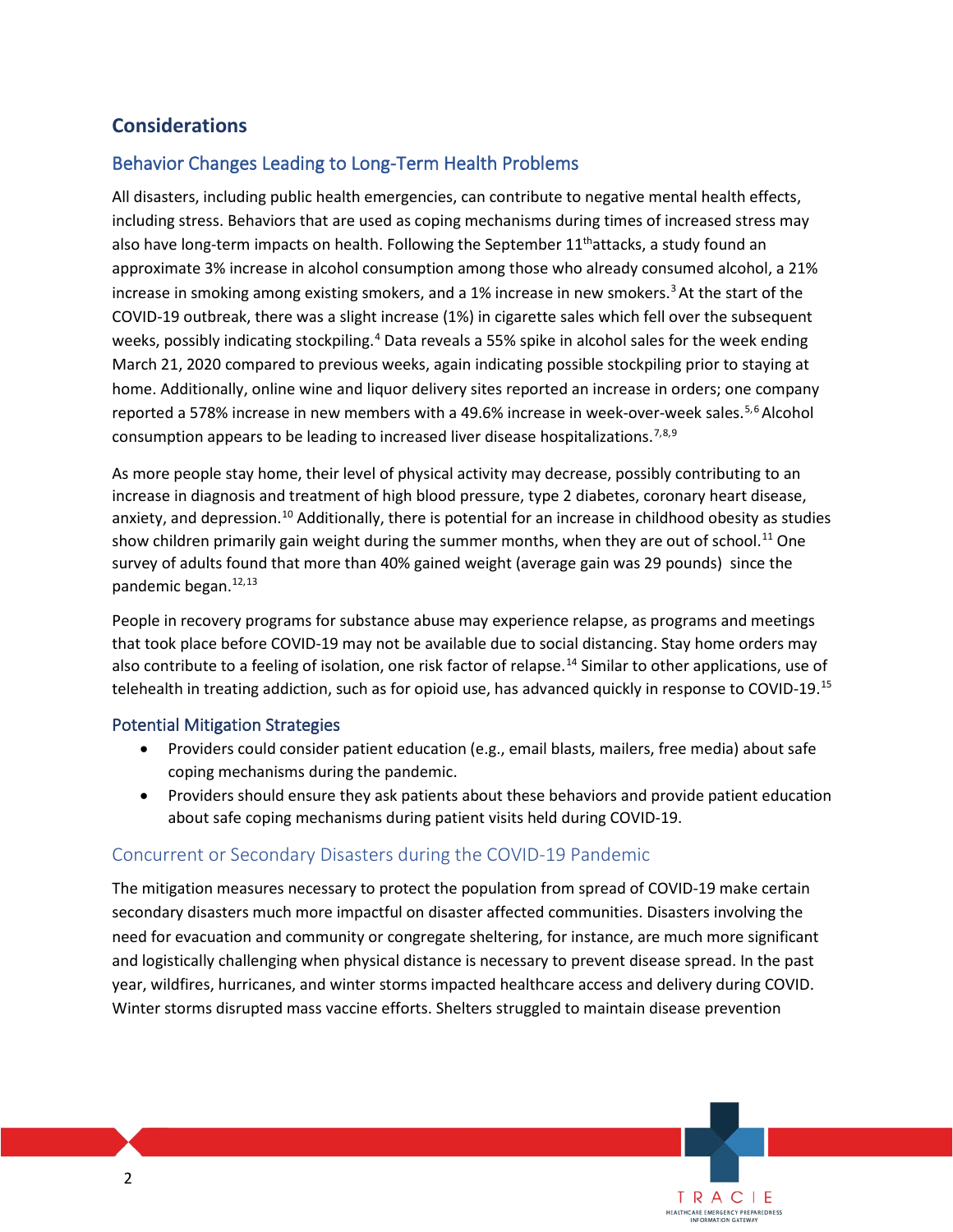strategies as crowding increased amid winter temperatures. Wildfire smoke caused symptoms similar to COVID-19.

 the pandemic have brought cybersecurity issues to the forefront of healthcare operations, impacting October timeframe, and over the course of 2020, over one million healthcare records were breached In addition, increased dependency on technology for telemedicine/telehealth and remote work during patient care and safety. Cyber attacks against healthcare facilities have increased by 9851% over the course of 2019 into 2020.<sup>16</sup> Attacks increased throughout 2020, with a peak in the September and per month. [17](#page-15-11) 

### Potential Mitigation Strategies

- Review guidance on shelter operations during COVID-19 and work with community leaders prior to bad weather to identify alternative housing in disaster prone areas. Begin planning for summer heat conditions and the 2021 hurricane season.
- • Related ASPR TRACIE resources
	- o Secondary Disasters During COVID-19
	- o Healthcare System Cybersecurity: Readiness and Response Considerations

### Continued Disruption of the Supply Chain

staffing to support additional patient care, supplies and resources may not be sufficient.<sup>[18,](#page-15-12)[19](#page-15-13)</sup> The supply pandemic, some supply lines may continue to experience critical shortfalls. Social distancing guidelines, travel restrictions, and staffing shortages have further reduced or delayed the availability of some healthcare facilities. Even if COVID-19 transmission has been reduced in the community and facilities have the space and chains for personal protective equipment (PPE), some medications, medical supplies and equipment, and disinfection and hygiene products have been stressed by increased demand.<sup>20</sup> Due to the ongoing resources. Many ambulatory care providers donated their supplies to hospitals or long-term care facilities in the beginning of the pandemic and then needed to purchase new supplies before being able to reopen. The lack of a predictable supply chain for essential materiel may interfere with the ability of some providers to remain open or offer certain procedures and may remain a longer-term problem for

healthcare facilities.<br>Additional complications arose over the past year, including:

- $\bullet$  An increase in fraudulent medical products.  $21,22$  $21,22$
- A shortage in dry ice due to the unique cold storage requirements of some vaccines<sup>[23](#page-15-17)</sup>
- Fewer donations have contributed to critical shortages in the nation's blood supply.  $24,25$  $24,25$

### Potential Mitigation Strategies

- Carefully track use of critical supplies.
- Switch away from just-in-time inventory. Pre-order and pre-purchase whenever possible.
- Collaborate with other healthcare facilities for larger purchase power.
- Implement conservation and optimization strategies. (e.g., understand utilization rates, establish par levels and distributions points).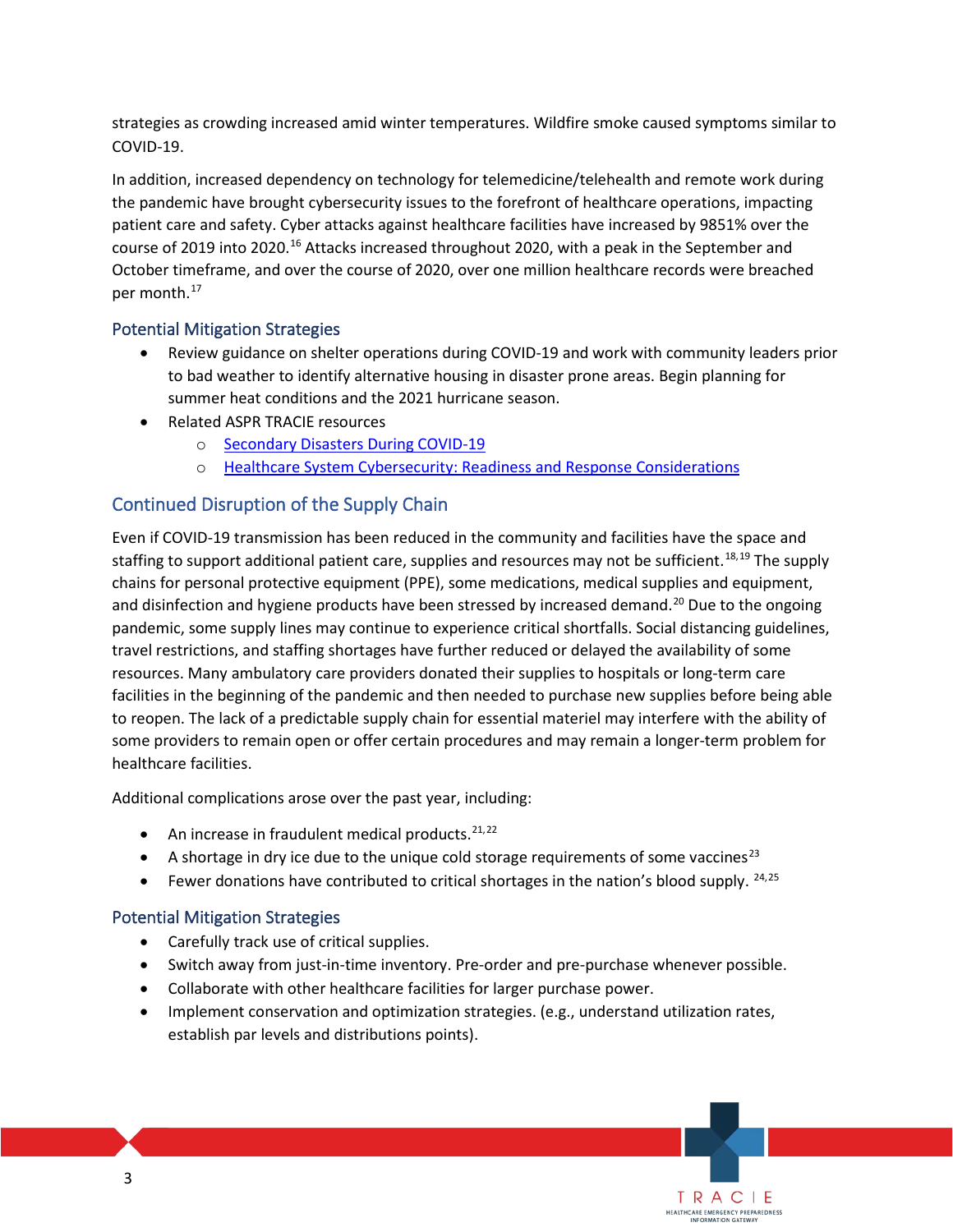• Utilize available federal funding to purchase supplies, where eligible.

### Decreased ED Visits/Patients Delaying Emergency Care

 While EDs across the country are treating COVID-19 or suspected COVID-19 patients, the number of patients seeking emergency care for other chief complaints has decreased.<sup>[26,](#page-15-20)[27,](#page-15-21)[28](#page-15-22)</sup> This trend is not new. Respiratory Syndrome (MERS-CoV) outbreak. For example, during the 2015 MERS-CoV outbreak in South Korea, ED visits decreased on average around 33% compared to visits in June 2014 and 2016. The number of low-acuity patients visiting EDs also decreased; visits for ear infections, for example, fell by 53%. High-acuity patient visits also decreased on a smaller scale with visits for heart attacks and strokes telehealth or trained emergency medical services personnel to pre-screen patients before arriving at the A decrease in utilization of healthcare also occurred (in affected areas) during the 2003 Severe Acute Respiratory Syndrome outbreak, the 2014 West Africa Ebola outbreak, and the 2015 Middle Eastern declining by 14% and 16.6% respectively, but in 2021, higher acuity patients are continuing to present to the ED.<sup>[29,](#page-15-23)[30](#page-15-24),[31](#page-15-25)</sup> It should be noted that some of these decreases could also be attributed to use of ED[.32](#page-15-26) ,[33](#page-15-27)

 Anecdotal evidence suggests that patients are also waiting to seek all types of treatment. From March 20 to April 5, 2019, rough data from the Fire Department of the City of New York found an average of 69 there was an average of 195 cardiac calls per day, with around 66% resulting in death.<sup>[34](#page-15-28),35</sup> While some cardiac arrests may be attributed to undiagnosed and untreated COVID-19 patients, it is possible that catherization labs in the U.S.<sup>36</sup> cardiac calls per day, with an average of 39% resulting in death. During the same 16-day period in 2020, some are due to delays in seeking treatment for acute coronary syndromes. In fact, research by the American College of Cardiology found a 38% decrease in treatment of patients with ST-Elevation Myocardial Infarction from January 1, 2019 to March 31, 2020 across the nine largest cardiac

 ED and urgent care visits for pediatric patients are down overall, but of those that are seeking care in these locations, there was a 23.7%-27.8% increase in visits for exacerbations of chronic conditions.<sup>37</sup>

### Potential Mitigation Strategies

- • Medical practices, health systems, and health insurers can reach out directly to patients with chronic medical conditions to encourage them to seek care for emergent conditions and to keep up with their preventive or routine care.
- Public service campaigns can be useful to educate patients on where to seek care for what conditions.

### Decreased Immunization Rates

 supply chain due to broader restrictions. The effect of missed immunizations can be daunting; during the last Ebola outbreak in the Democratic Republic of the Congo, twice as many children died of measles Decreases in childhood immunization rates have been witnessed globally during past pandemics, due to overstretched healthcare systems, parents not bringing children to appointments, and breaks in the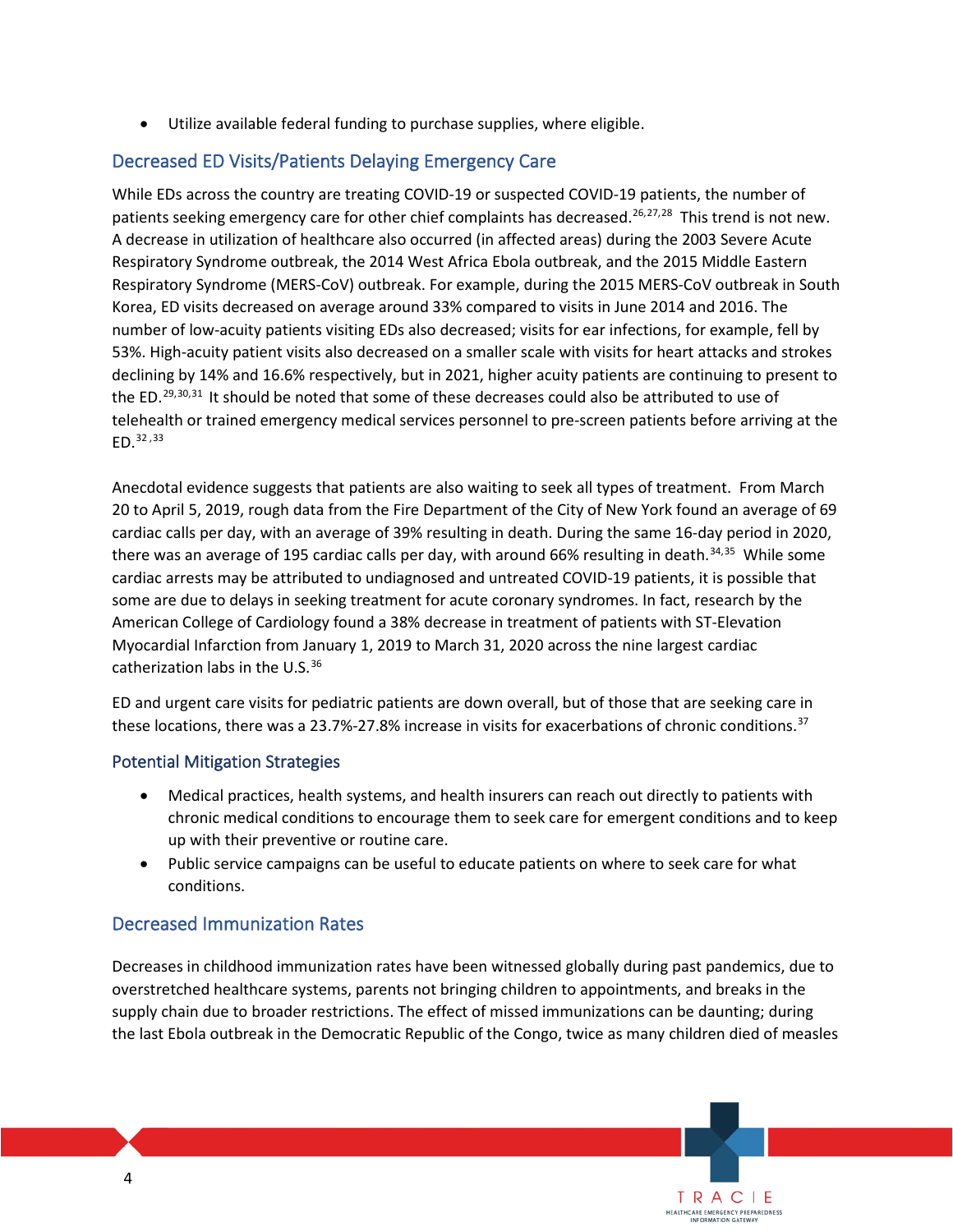to subsequent outbreaks of communicable disease. than those that died of Ebola.<sup>[38](#page-15-32)</sup> Decreases in vaccination rates during the COVID-19 pandemic could lead

 In the U.S., vaccinations during the first week of April 2020 dropped by 50% for measles, mumps, and community clinics for free or discounted vaccinations may feel more of an impact as clinics try to from the Centers for Disease Control and Prevention (CDC) have dropped by about 11 million doses in rubella, 42% for diphtheria and whooping cough, and 73% for human papilloma virus compared to pre-COVID-19 vaccination rates.<sup>[39](#page-15-33),[40](#page-15-34)</sup> Pediatricians are reporting 50-70% drop in visits overall, including newborn and young child wellness visits that track growth and development. Populations that rely on balance providing vaccinations against limited healthcare resources (e.g., in rural areas) and having patients risk exposure by taking public transportation to clinics.[41](#page-15-35)[,42](#page-16-0) Orders of childhood vaccinations 2020 from previous yearly averages. [43](#page-16-1) 

 Adult vaccinations may be on the decline as well. Demand for the shingles vaccine has regularly shingles vaccine has dropped by 84%.<sup>[44](#page-16-2)</sup> Ensuring patients receive the flu vaccination in the fall of 2021 will be important; identifying an effective outreach campaign now can ensure increased numbers of outpaced supply; since the start of the pandemic, however, the number of total prescriptions for the vaccinated residents in the flu season.

### Potential Mitigation Strategies

- Consider offering drive-through vaccinations or sending mobile vaccination units into communities.
- • Primary care practices can reach out to patients with upcoming vaccination or well child visits and explain safety procedures and encourage parents to keep appointments.
- • Primary care practices must plan for a potential surge in demand for vaccinations prior to the start of the school year and should establish a [catch-up schedule](https://www.cdc.gov/vaccines/schedules/hcp/schedule-changes.html) for parents to follow.

### Delayed Dental Procedures and Eye Care

 Dental offices in many states closed during the initial community mitigation measures enacted in the spring of 2020, with some exceptions for emergency dental procedures such as repairing tooth postpone the identification of cavities, causing development of more serious problems and more difficult procedures, such as root canals or abscesses.<sup>46</sup> fractures, and treating abscesses, infections, or severe dental pain.<sup>45</sup> Delaying regular checkups may

 visiting the dentist for non-time sensitive procedures during the COVID-19 pandemic. Dental offices are and control aerosols produced by some procedures.<sup>[47](#page-16-5)</sup> As offices began to open, however, one study to prevent COVID-19 spread.<sup>[48](#page-16-6)</sup> Despite this reluctance, dental offices have been associated with a lower than anticipated rate of COVID-19 infection and routine dental care is considered necessary during the A survey by the North American Dental Group found that 71% of participants were uncomfortable now open for regular business, with increased recommendations for PPE, cleaning, and steps to reduce found a decreased volume of patients, as only 42% of those surveyed were confident in dentists' ability ongoing response to the COVID-19 pandemic.<sup>[49](#page-16-7)</sup>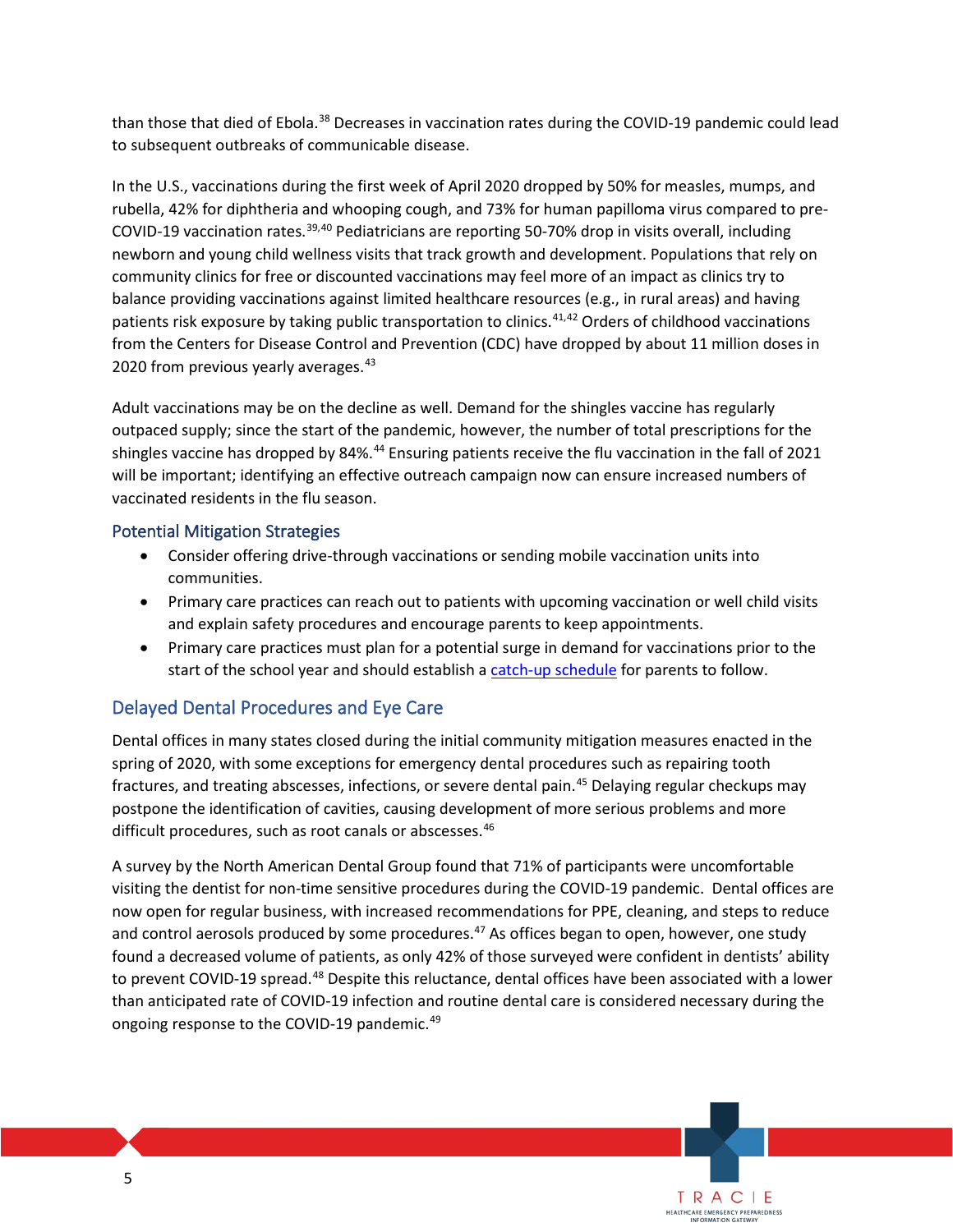Ophthalmology has seen the greatest decline in surgical procedures, with an 81% decline in patient volume year-over-year comparing 2019 data to 2020. Cataract surgery was the most impacted with a 97% decline.<sup>50</sup>

#### Potential Mitigation Strategies

- Dental and eye care offices should reach out to patients with lapsed annual appointments and provide education and information on COVID-19 safety and the important of routine care.
- Providers should review the CDC Interim Infection Prevention and Control Guidance for Dental Setting During the Coronavirus Disease 2019 Pandemic

### Delayed "Elective" Procedures

 hospitals and ambulatory surgical facilities postponed elective surgeries, many at the request and under 2020 and into 2021, delaying elective procedures was still a patient surge management strategy. Doing To increase hospital bed capacity and maintain supplies of personal protective equipment, many the direction of government orders. <sup>51</sup> As COVID-19 surged in different areas of the country throughout so, however, can increase the difficulty of the procedure, the risk of infection, disease progression, and the length of recovery. Further, normal post-operative services may have limited availability. Also, the use of the term "elective" implies a patient can simply not have the procedure without any harm. Over the past year, many facilities have implemented some review procedure for determining timing for medically necessary, time sensitive procedures. [52,](#page-16-10)[53](#page-16-11) 

 joint injury may require shifting from a minimally invasive surgery to an open procedure requiring larger incision and extend recovery time.<sup>[56](#page-16-14)</sup> Patients continue to suffer from chronic pain which can influence Depending on the delay, non-urgent procedures may become [urgent.](https://www.statnews.com/2021/01/27/waiting-for-elective-surgery-delayed-by-covid19-can-be-painful-for-orthopedic-patients/) [Postponing a surgery](https://www.healthaffairs.org/do/10.1377/hblog20201006.263687/full/) may influence the type of procedure and recovery time. For example, while gallstones may be treated with pain medication and surgery to remove the gallbladder can be delayed, this could lead to an increased risk of infection and require a more invasive procedure with a longer hospital stay.<sup>[54,](#page-16-12)55</sup> Waiting to treat a their ability to work, perform activities of daily living, increase use and reliance on pain medications, and have an overall decrease in quality of life.

 There is a concern that patients may no longer be able to pay for rescheduled procedures due to loss of employment and loss of insurance.<sup>57</sup> A list of organizations providing guidance on surgical services was published in the article *Immediate and Long-term Impact of the COVID-19 Pandemic on Delivery of* [Surgical Services.](https://bjssjournals.onlinelibrary.wiley.com/doi/10.1002/bjs.11670)<sup>58</sup>

### Potential Mitigation Strategies

[the COVID-19 Pandemic f](https://www.facs.org/covid-19/clinical-guidance/roadmap-maintain-essential-surgery)or strategies for case prioritization and scheduling and managing other related logistics. Providers should review the joint statement Roadmap for Maintaining Essential Surgery during

### Delayed Organ Transplants

 Like other surgical procedures, many organ transplants for patients who were considered stable were put on hold from March to May 2020. According to data from United Network for Organ Sharing, as of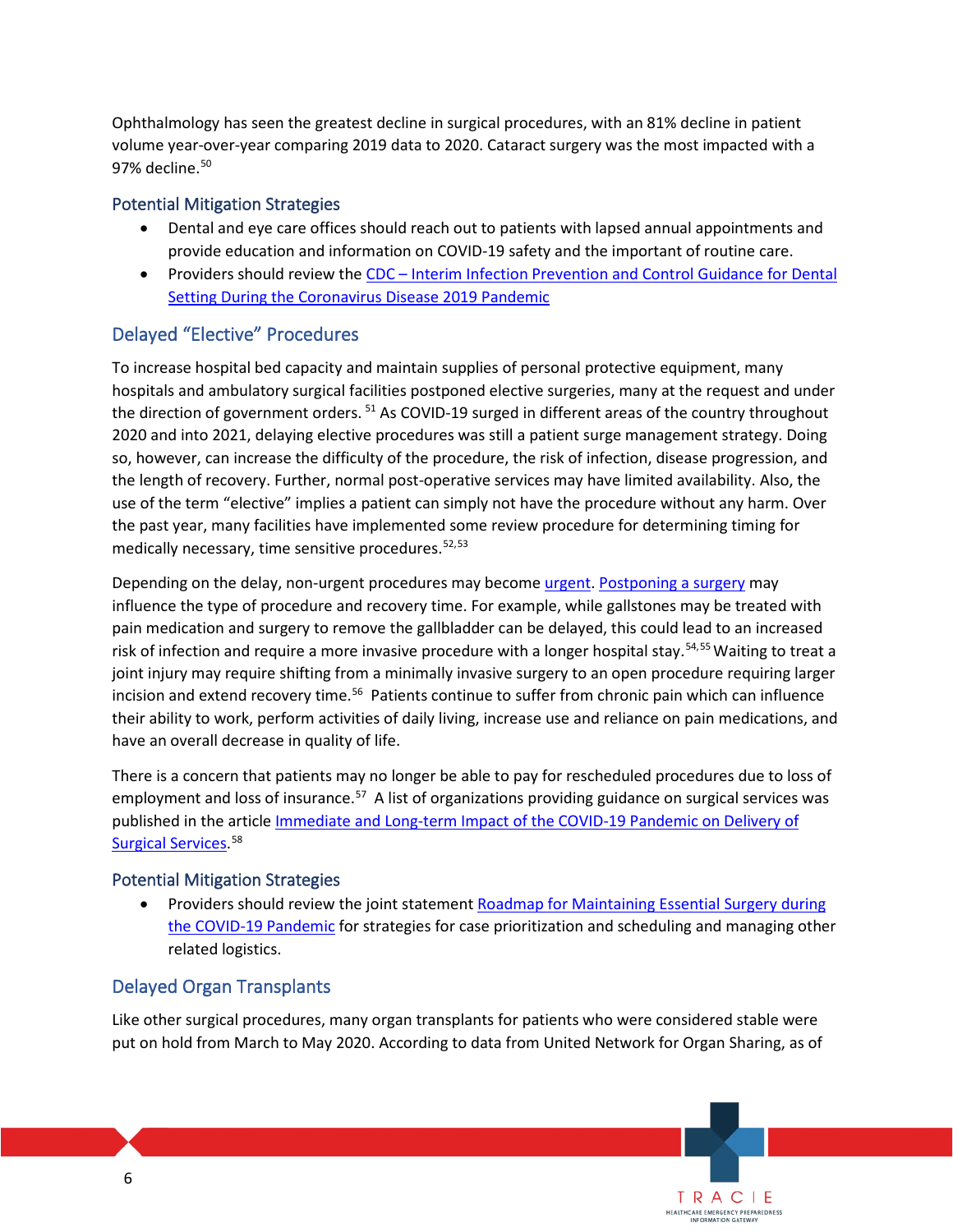April 27, 2020, there had been a cumulative 1,583 living donor organ transplants, compared to 2,237 on the same date in 2019. During that same period, there were fewer traffic fatalities compared to previous were lifted, organ transplant numbers returned to baseline, actually increasing from 2019.<sup>[59](#page-16-17)</sup> There was years, although they increased and ultimately returned to baseline for 2020. As stay at home orders one confirmed case of COVID-19 transmission from infected lungs in 2020, resulting in the death of the organ recipient. [60](#page-16-18)

### Potential Mitigation Strategies

- Follow guidance on **COVID-19 and solid organ transplant**
- Review information on COVID-19 risks in organ transplantation

### Financial Impacts to the Healthcare System

as almost 50% of rural hospitals operate at a loss in general. <sup>63</sup> Healthcare systems may also experience an unreliable supply-chain for PPE and cleaning supplies that may continue for months. A national report stated that the median hospital has enough cash on hand for 53 days in 2018, but smaller or rural hospitals only had cash on hand for 8 days.<sup>[65](#page-16-23)</sup> This will be exacerbated as the pandemic continues. The American Hospital Association estimated hospitals and health systems may have lost a total of \$202.6 billion over the four months between March and June 2020. This estimation does not include costs associated with drug shortages, increases in wages and labor, non-PPE medical supplies and equipment, and costs associated with COVID-19 response.<sup>61</sup> Many hospitals reported experiencing financial instability because of increased expenses associated with responding to a pandemic and lower revenues from decreased use of other hospital services<sup>[62](#page-16-20)</sup>. Rural hospitals may be at high risk for closure, [survey c](https://www.pcpcc.org/2020/04/01/primary-care-covid-19-week-3-survey)onducted by the Primary Care Collaborative found that only 34% of outpatient practices felt they had enough cash on hand to function for four weeks at the current COVID-19 related reduced visit rates. This puts ambulatory care practices at risk of financial solvency.<sup>[64](#page-16-22)</sup> A Kaiser Family Foundation

### Potential Mitigation Strategies

• Healthcare entities experiencing financial impacts due to COVID-19 should review financial programs associated with COVID-19 appropriations for eligibility.

### Increased Use of Telehealth

 A March 31, 2020 poll of medical practice leaders conducted by the Medical Group Management Association found that 97% of the 1,553 respondents have expanded telehealth access since the start of compared to the same period in 2019.<sup>[67](#page-16-25)</sup> According to a CDC study of health center telehealth capability, in 2019 43% of health centers were capable of providing telemedicine compared to 95% of health Health showed a 3,060% increase in telehealth claims compared to 0.18% of all claims in 2019.<sup>[69](#page-16-27)</sup> COVID-19.[66](#page-16-24) One study found a 154% increase in telehealth visits during the last week of March 2020 centers reporting they were actively using telemedicine.<sup>68</sup> A review of insurance claim records by FAIR

In April 2020, the federal government launche[d telehealth.hhs.gov](https://telehealth.hhs.gov/) to assist patients and providers navigate the new telehealth landscape. The website provides information to help patients find telehealth providers, understand their telehealth coverage, and prepare for a telehealth appointment.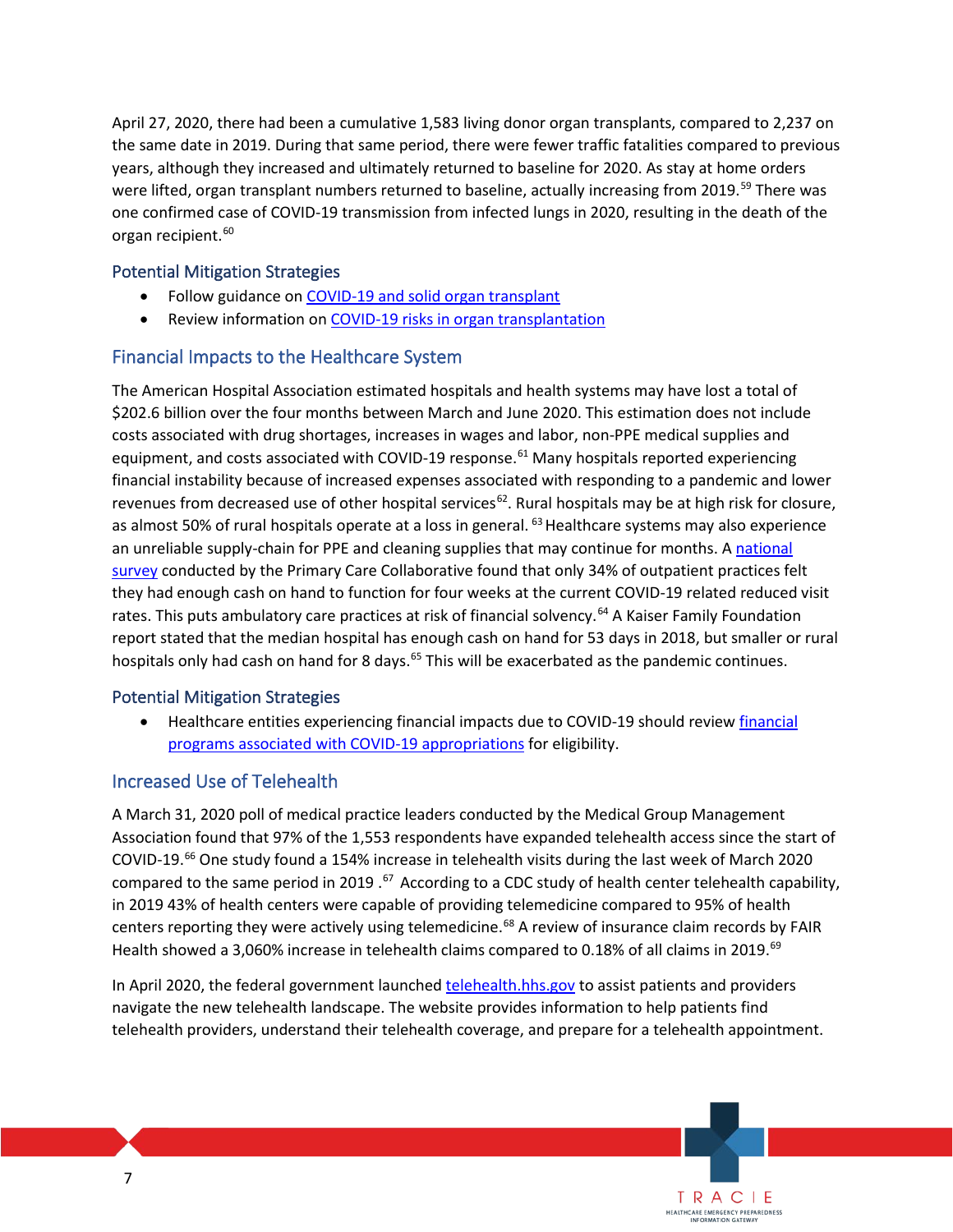list of policy changes for COVID-19, and review tips on how best to conduct telehealth appointments to ensure a quality visit with patients. Providers can access resources to help implement telehealth in their practices, review a comprehensive

 with telehealth delivery are lack of equal access to broadband internet services and lack of internet accessible devices. Many patients, especially people in lower income brackets and those who live in rural communities, may lack access to the technology needed to carry out these appointments. As telehealth becomes a major component of healthcare access in the future, many aspects of delivery of for older Americans, cyber security of health data, and fraud and scam prevention. Telehealth is being used for patient triage and screening, pre- and post-operational care, and remote patient monitoring. Given that pandemic conditions are likely to continue for some time, providers need to plan for long-term telehealth delivery of healthcare services. Two significant challenges associated care for rural and at-risk/vulnerable populations must be addressed, including proper technical support

The ASPR TRACIE [COVID-19 and Telehealth tip sheet](https://files.asprtracie.hhs.gov/documents/aspr-tracie-covid-19-and-telehealth-quick-sheet.pdf) provides more detail on current uses, challenges, and the potential long term and future uses of telehealth.

### Potential Mitigation Strategies

- • Plan to continue telehealth services as part of long-term (possibly permanent) healthcare delivery strategy.
- Determine what technology investments may be necessary to improve telehealth delivery.

### Interrupted Clinical Research and Clinical Trials

 According to the National Institutes of Medicine, roughly 80% of non-COVID-19 clinical trials were stopped or interrupted.<sup>[70](#page-16-28)</sup> A 2020 National Public Radio [survey i](https://www.npr.org/sections/health-shots/2020/04/11/832210606/coronovirus-pandemic-brings-hundreds-of-u-s-clinical-trials-to-a-halt)dentified 440 clinical trials on hold due to COVID-19. Another **survey** conducted in 2020 by Clinical Research IO found nearly 25% of respondents needed tests and procedures, and other disruptions. More than 400 clinical trials involving more than 200,000 cancer patients were put on hold due to the pandemic.<sup>71</sup> stopped enrolling new patients and an additional 37% were considering halting trials. Those trials that are still operational are also experiencing interruptions, such as difficulty in recruiting patients, delaying

 years due to redirection to COVID-19 related research or simply due to a reduction or lack of available Funding for non-COVID-19 medical research may be reduced or eliminated in the coming months and funding.<sup>[72](#page-16-30)</sup>

### Potential Mitigation Strategies

- complete a study and utilize telehealth options where possible.<sup>[73](#page-16-31),[74](#page-16-32)</sup> • Consider ways to adjust protocols to minimize the amount of in-person contact needed to
- The U.S. Food & Drug Administration (FDA) released guidance on how to potentially continue [clinical trials during COVID-19.](https://www.fda.gov/news-events/press-announcements/coronavirus-covid-19-update-fda-issues-guidance-conducting-clinical-trials)

TRACIE HEALTHCARE EMERGENCY PREPAREDNESS INFORMATION GATEWAY

 • Engage Institutional Review Boards to review studies in progress and recommend what to resume and what "triggers" would be needed to resume the remaining.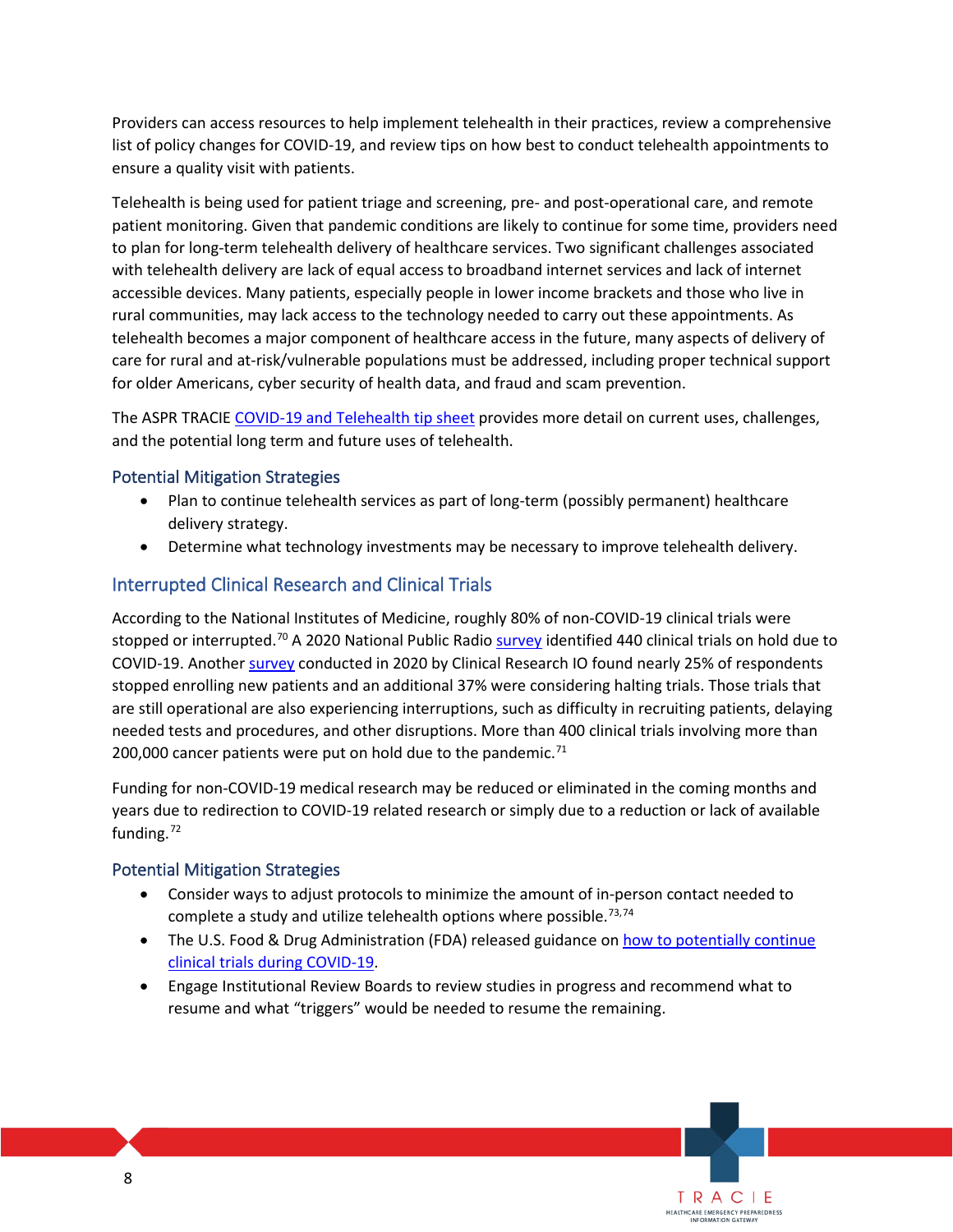### Interrupted Medical Treatments and Suboptimal Management of Chronic Disease

 community mitigation measures and showed visits to ambulatory practices were down by 60% in March procedures, (e.g., colonoscopies, mammograms, and routine laboratory tests for the management of chronic conditions) could also result in exacerbation of existing conditions. Overall reduction in healthcare for the elderly will likely result in several long-term adverse social and medical effects. Researchers at Harvard University and Phreesia reviewed their 50,000 clients' outpatient data following and April 2020.<sup>[75](#page-16-33)</sup> Overall preventative visits are down,<sup>76</sup> including those for infants and children, which could delay the identification of underlying medical conditions. Delays in preventative screening vaccination rates among children, routine medical care in adults, and reduced access to home

interrupted by hurricanes required longer treatment cycles and had poorer outcomes.<sup>77</sup> A March 25, currently in active treatment have experienced some delay in treatment associated with COVID-19. The during the pandemic affecting their ability to pay for care.<sup>[78](#page-17-0)</sup> A study by the American Cancer Society found that radiotherapy patients whose treatments were 2020 survey by the American Cancer Society Cancer Action Network found 27% of cancer patients survey also found that 38% of cancer patients and survivors are concerned about financial difficulties

 A CDC report identified roughly 300,000 excess deaths in the U.S. from January 26 through October 3, 2020. They conclude that while possibly up to 60% of those deaths could be directly related to COVID- 19, the remaining deaths may be somewhat attributed to COVID-19 through delayed medical care and exacerbation of underlying health conditions.<sup>79,80</sup>

#### Potential Mitigation Strategies

- appointments and those with chronic conditions that need routine management and explain safety procedures and encourage them to keep appointments, shift in-person visits to telehealth • Outpatient practices can reach out to patients with upcoming preventative procedures or visits, and collect lab specimens by home health visit.
- • Offering separate clinic appointments or times for patients in COVID-19 high risk groups may provide some comfort to nervous patients.
- Encourage patients to receive the COVID-19 vaccine.
- Practices must plan for a potential surge in demand for services later in 2021 as a result of delays and interruptions.

### Later-Stage Cancer Diagnosis

 earthquake, tsunami, and Fukushima Daiichi Nuclear Power Plant disaster, an estimated 18.0% of women typically delayed seeking diagnosis for breast cancer symptoms for greater than three months. After the disaster, a study found 29.9% of women in the region impacted by the disaster waited three months or more to seek diagnosis. Contributing factors included social isolation and stress related to work and/or caring for loved ones.  $81$ Past disasters that interrupted regular screening for cancers have had long lasting results both in delayed future screening and increased late diagnosis of cancer. Prior to the 2011 Great East Japan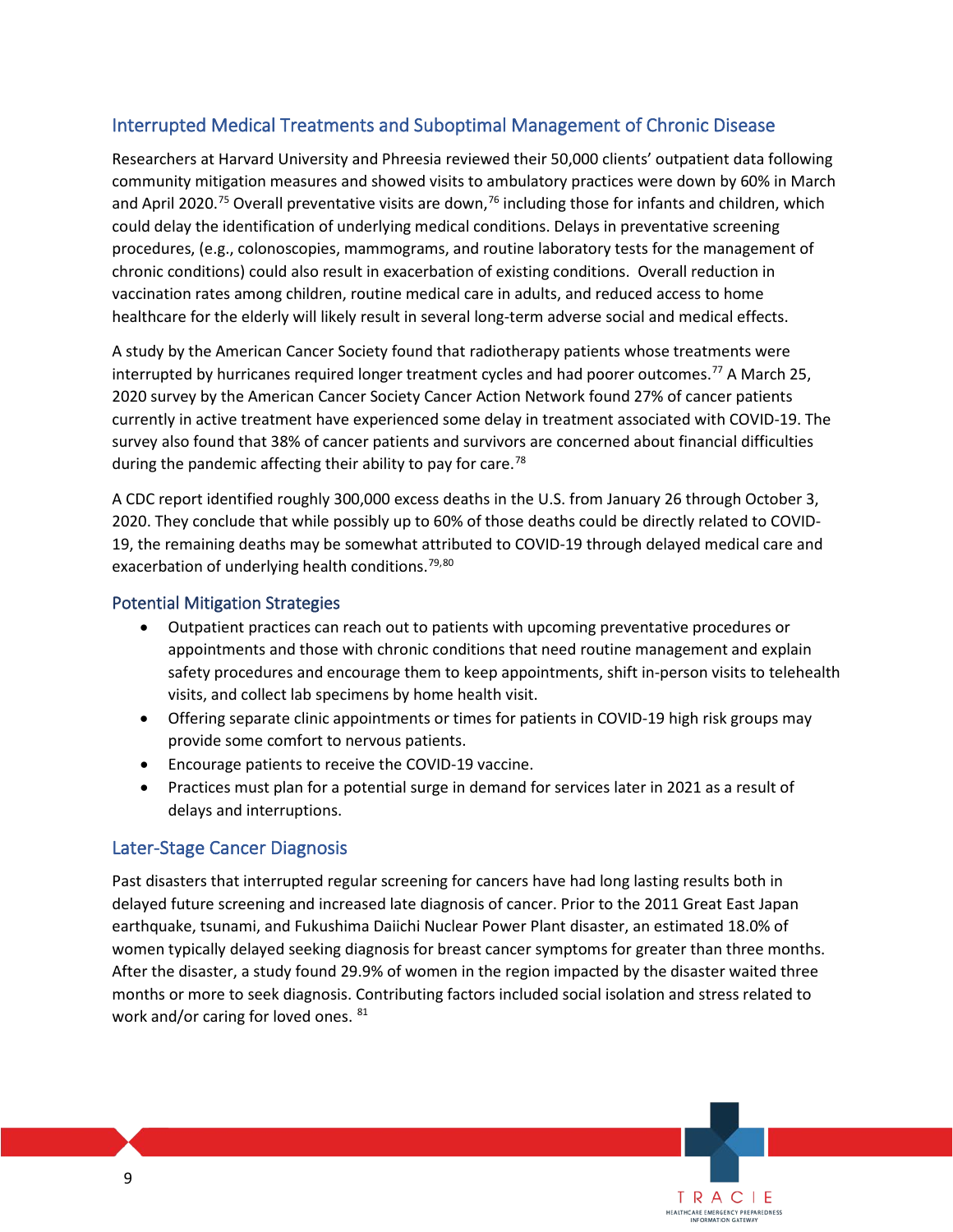A study done by University College London estimated a 20% increase in cancer-related deaths in the estimated 33,890 additional deaths in newly diagnosed patients in the U.S. $^{82}$  $^{82}$  $^{82}$ United Kingdom in 2020 due to COVID-19. Since COVID-19 started, there has been a 76% decrease in urgent referrals from general practitioners to major cancer centers for suspected cancer. The study also

### Potential Mitigation Strategies

- • Providers should reach out to patients with scheduled preventative or routine screenings to encourage them to keep or promptly reschedule appointments.
- For future pandemic waves, healthcare facilities should determine if any mitigation practices can be put into place to allow continued delivery of cancer related therapies.

### Mental and Behavioral Health Effects

 Already strained mental health services have seen the number of people seeking appointments with mental health professionals rise since the COVID-19 pandemic started.<sup>83</sup> One benefits manager reported a 50% increase in the use of their mental health services application and 50% increase in virtual sessions since the beginning of February 2020.<sup>84</sup>

In an analysis conducted by a pharmacy benefit manager, prescriptions filled to treat anxiety, depression, and insomnia have grown by 21%, with 78% of the prescriptions being first time prescriptions. This is in contrast with the steady decline in prescriptions related to anxiety and insomnia, which had decreased by 12.1% and 11.3% respectively from 2015 to 2019.<sup>[85](#page-17-7)</sup>

A November 2020 poll of nearly 1800 psychologists by the America Psychological Association revealed a 74% increase in anxiety disorder diagnoses, and a 60% increase in depressive disorder diagnoses. More than a third of respondents reported having more patients overall compared with before the pandemic.

In April 2020, the *Disaster Distress Hotline* reported a near 1000% increase in outreach compared to April 2019.<sup>[86](#page-17-8)</sup> Social distancing, economic stress caused by unemployment, reduced access to mental increases in anxiety, depression, and the suicide rate.<sup>87</sup> In December of 2020 the CDC released a Health during the COIVD-19 pandemic. The number of overdose deaths increased 18.2% from the 12-months health, the 24 hour news cycle, loss of loved ones, domestic abuse, and other factors may contribute to Advisory for the increase in fatal drug overdoses across the U.S. driven by synthetic opioids before and ending in June 2019 to the 12-months ending in May 2020.<sup>86</sup>

 Healthcare workers responding to COVID-19 need ongoing and future mental health support to manage the stress and strain of the long-term response to this pandemic. A study completed on over 3,000 anxiety, and insomnia and there have been a significant number of frontline healthcare worker suicides new hotlines have been created to specifically provide those employees access to crisis counseling, such as [For the Frontlines.](https://www.forthefrontlines.org/)<sup>90</sup> A 2020 survey of U.S. healthcare workers found: 93% of health care workers responders to the September 11<sup>th</sup> attacks found one-fifth still suffered from PTSD 11-13 years following the attack.<sup>[88](#page-17-10)</sup> Healthcare workers in China that treated COVID-19 patients have experienced depression, in the last two months.<sup>89</sup> Several hotlines have noted increased call volume from frontline workers and were experiencing stress, 86% reported experiencing anxiety, 77% reported frustration, 76% reported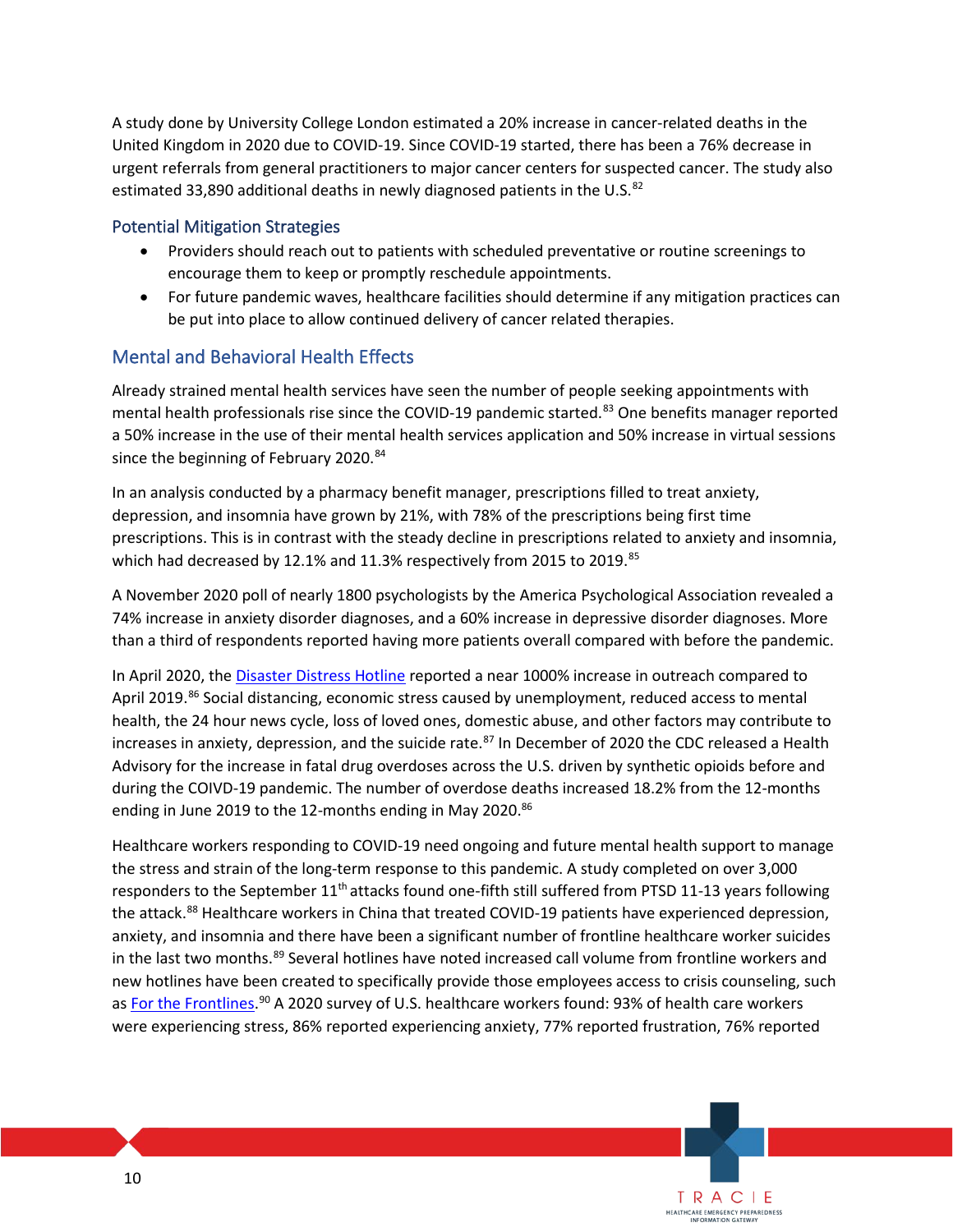exhaustion and burnout, and 75% said they were overwhelmed. Respondents reported worry about exposing loved ones to the virus and emotional and physical exhaustion.<sup>91</sup>

### Potential Mitigation Strategies

- • Review the ASPR TRACIE *Exchange*[: Issue 12: COVID-19 and Healthcare Professional Stress and](https://files.asprtracie.hhs.gov/documents/aspr-tracie-the-exchange-issue12-final.pdf)  [Resilience.](https://files.asprtracie.hhs.gov/documents/aspr-tracie-the-exchange-issue12-final.pdf)
- • Healthcare employers should ensure all personnel have access to employee assistance programs, information on self-care, and should encourage peer-to-peer and more structured counseling and support as necessary.
- • Mental health providers should reach out to their high-risk patients to encourage continued appointments (e.g., through telehealth), and support continued substance abuse treatment programs.
- Expand the use of naloxone and overdose prevention education.
- Work with local behavioral healthcare providers to identify and publicize mental health resources.

# Mid to Long-Term Morbidity and Mortality for COVID-19 Patients

 of COVID-19 infections. There is an approximately 9% readmission rate of those diagnosed with COVID-19 within a median of 5 days from discharge, most for respiratory distress or thrombotic episodes.  $92,93$  $92,93$ A little over one year after COVID-19 emerged, there is growing data on mid- to long-term health effects Clinicians should monitor and be aware of this readmission rate.

 Additional mid- to long-term health effects are generally referred to as "long-haul" COVID-19 or Post- Acute Sequelae of SARS-CoV-2 (PASC). A recent study provides a wide estimate of between 13%-87% of COVID-19 infected individuals may experience PASC.<sup>94</sup> Healthcare providers will need to monitor COVID-19 patients long after discharge and symptom relief. There may be additional or long-term health needs for COVID-19 patients that the healthcare system will need to account for and consider in determining ongoing funding for the healthcare system recovery. Specialized COVID-19 rehabilitation programs are being developed across the country, with specialists in multiple disciplines including, but not limited to pulmonology, cardiology, nephrology, neurology, psychiatry and psychology, physical therapy and rehabilitative medicine, and many others.

 The CDC and National Academy of Sciences estimates that US life expectancy dropped by one full year for all Americans overall and for non-Hispanic blacks and Hispanic populations, the rate is 3-4 times that estimate $95,96$  $95,96$ .

> TRACIE HEALTHCARE EMERGENCY PREPAREDNESS INFORMATION GATEWAY

### Potential Mitigation Strategies

- Continue longitudinal studies of recovered COVID-19 patients.
- appointments to monitor continued recovery. • Providers treating recovered COVID-19 patients should conduct ongoing follow-up
- Review the ASPR TRACIE resource[: Post-acute Sequelae of SARS-CoV-2 Infection](https://files.asprtracie.hhs.gov/documents/aspr-tracie-ta-post-acute-sequelae-of-sars-cov-2-infection.pdf)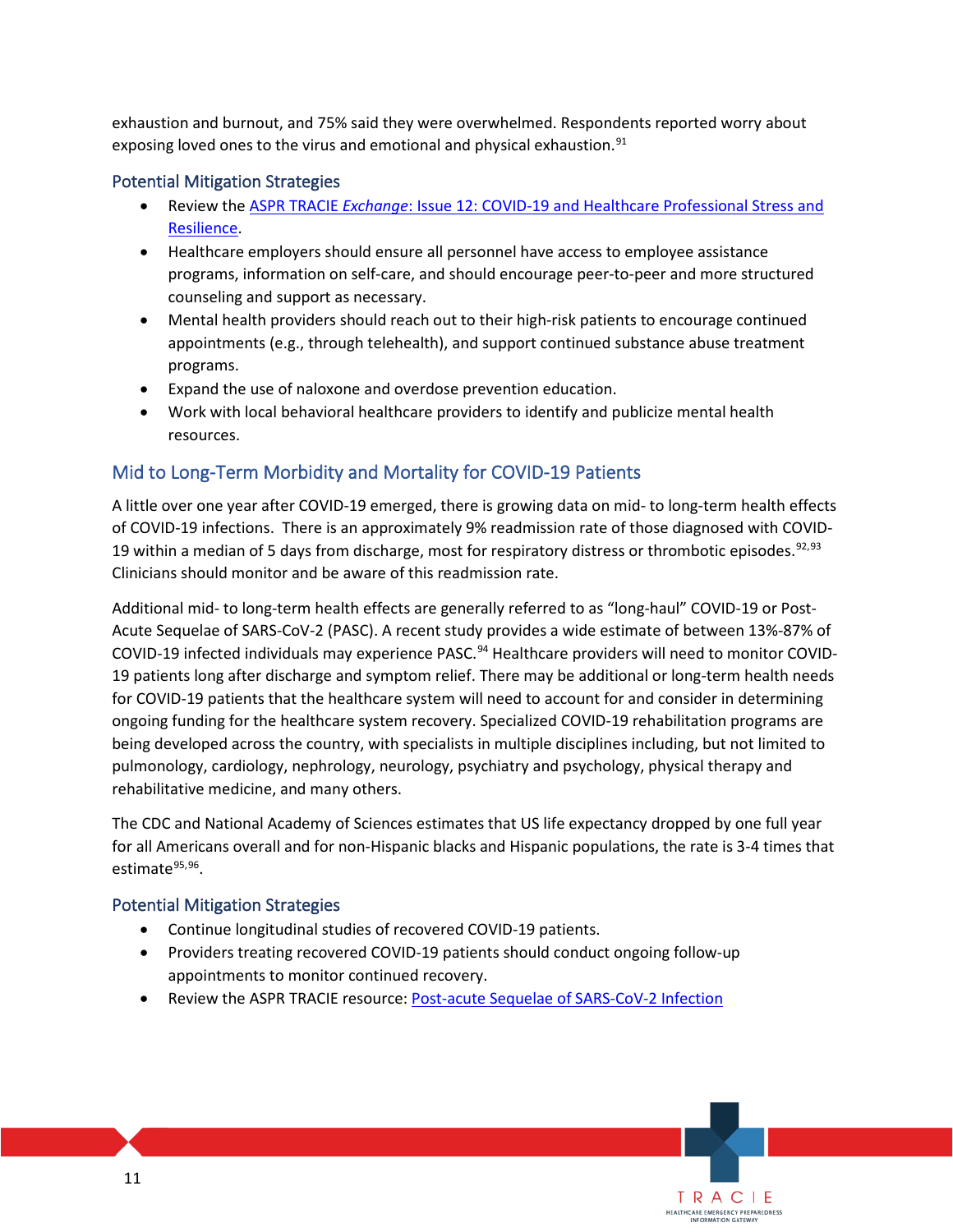# Possible Decrease in Seasonal Communicable Disease Transmission, Injury, and Environmental Illness

community mitigation measures continue across the U.S.<sup>[97](#page-17-19)</sup> A study in Taiwan found a decrease in influenza cases during the first 12 weeks of 2020 compared to the same time in 2019.<sup>[98](#page-17-20)</sup> For the 2020- 2021 US flu season, the current influenza hospitalization rate is one-eighth the rate for this time period One benefit of the transmission control methods in place in response to COVID-19 is the decrease in the spread of other communicable diseases, such as influenza and other commonly occurring diseases, if in previous years.[99](#page-17-21) 

 experts suggest fewer cars on the road led to riskier behavior, specifically increased speed and more aggressive behaviors.<sup>[100](#page-17-22), 101</sup> Despite an initial decrease in traumatic injuries in the first and early second quarter of 2020, the overall injury rates—specifically traffic fatality rates—actually rose in 2020. The National Safety Council and National Highway Traffic Safety Administration both estimate fatality rates increased roughly 8% in 2020, despite fewer cars being on the road. Causal factors have not been completely determined, but

An additional benefit to the stay-at-home orders and limited public gatherings across the globe is an improvement in air quality and decrease in pollution.

#### Potential Mitigation Strategies

- Continue to encourage social and physical distancing practices.
- Continue to encourage vaccination programs.

### Reproductive and Maternal Health

 As mentioned previously, disasters are related to the affected population's access to and willingness to coastal areas impacted by the tsunami saw an average decrease of 3% in cervical cancer screening, with seek all types of healthcare. In the five years following the 2011 combined disaster in Japan, the four the city of Onagawa experiencing a 7% drop in screening compared to pre-disaster rates.<sup>[102](#page-17-24)</sup>

 conservatively account for 3,600 maternal, neonatal and stillbirth deaths in Sierra Leone from 2014 to 2015.<sup>[103](#page-17-25)</sup> Review of health facility data from one district of Guinea noted decreases in visits for family planning (51%), prenatal care (41%), and institutional deliveries (62%) during the same time period. planning (51%), prenatal care (41%), and institutional deliveries (62%) during the same time period.<br>After that Ebola outbreak, some service rates never recovered to pre-Ebola numbers, if at all.<sup>[104](#page-17-26)</sup> Ebola had detrimental effects on the public health and health care systems in the West African countries affected by the 2014 outbreak. One study found lack of utilization of maternal health services could

 Pregnant patients with COVID-19 may experience more adverse outcomes compared to non-pregnant patients.[105](#page-17-27) Neonates of mothers with COVID-19 are at increased risk for preterm birth before 37 weeks compared to those without COVID-19. <sup>87,106</sup> Evidence suggests that while breastfeeding is recommended and likely not a source of transmission, rates of infection are greater when a baby is breastfed. Precautions to avoid the spread of COVID-19 to the infant should be taken. 88-89 There is growing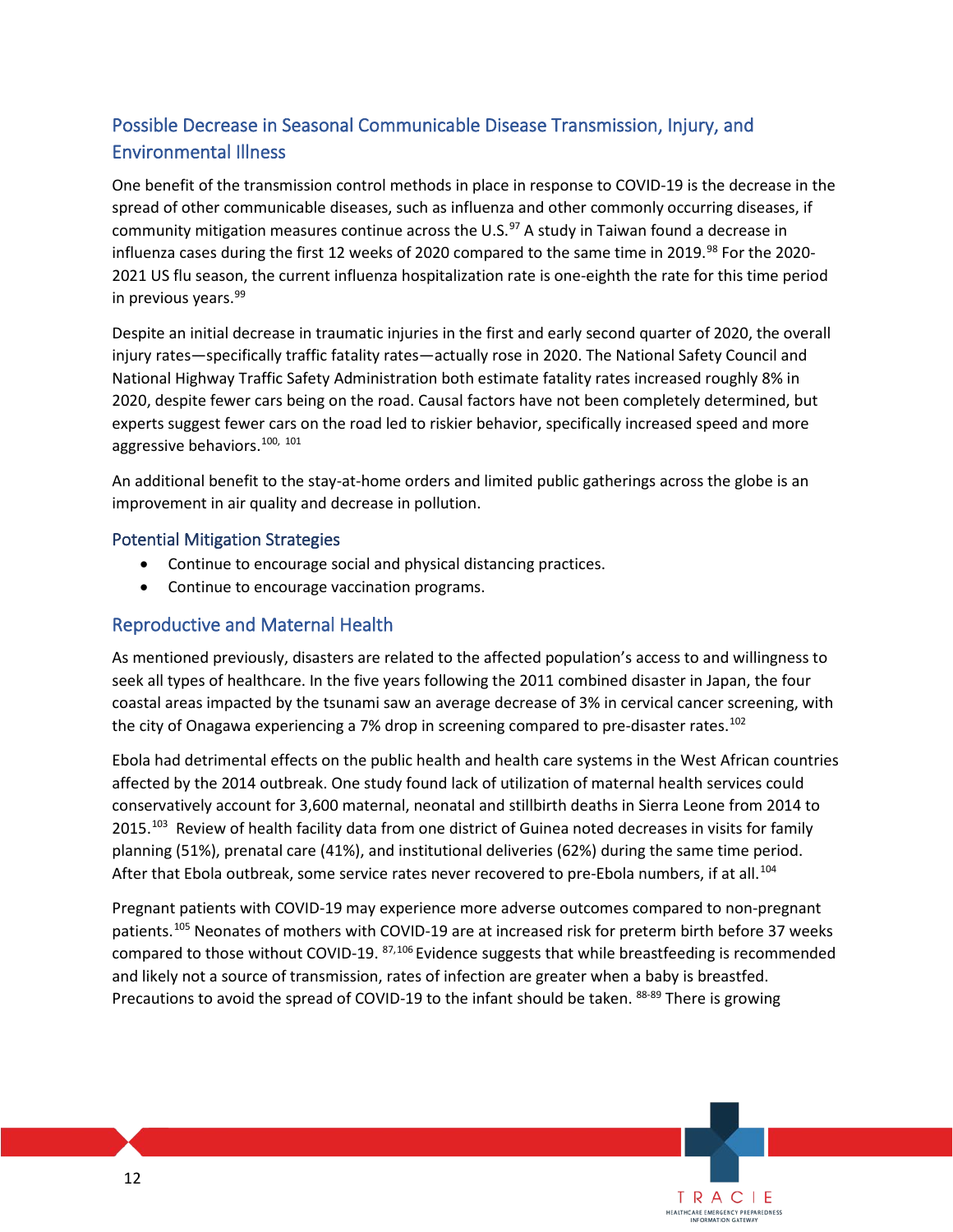evidence to suggest antibodies from the COVID-19 vaccine may pass to both babies in utero and through breastmilk. [107](#page-18-0) 

 Some healthcare clinics have been able to switch to telehealth visits for prenatal care; many of the internet that connects them. [108,](#page-18-1)[109](#page-18-2) patients they serve, however, do not have access to computers, smart devices, or the broadband

 lymph node swelling resulting from the COVID-19 vaccine. The Society, along with other professional delaying it until 4-6 weeks following the second/final dose of a COVID-19 vaccination.<sup>[110](#page-18-3)</sup> The Society of Breast Imaging is recommending altering mammogram screening schedules to address associations, is recommending either scheduling a mammogram prior to a COVID-19 vaccination or

#### Potential Mitigation Strategies

- • Providers should continue telehealth visits where feasible.
	- o Consider partnerships with local businesses offering access to internet connections.
- Identify at-risk populations and establish an outreach program to ensure continuity of care.
- Counsel pregnant and breastfeeding patients on the COVID-19 vaccine.

### School Health and Childhood Wellness

interventions.<sup>[111](#page-18-4)</sup> Studies have shown 22-30% of children fail in-school vision screenings and 1% of children entering school have a hearing loss. $112$  With schools across the U.S. in varied states of reopening, virtual, hybrid and in-person learning, initial diagnoses of select health problems may be delayed. If schools do not reopen fully in the fall of 2021, other preventative services, such as providing delay may lead to a late summer surge in demand for vaccination services to ensure children are up to date when school does resume. Decreased access to healthy foods and decreased access to outlets for physical activity such as team sports and other recreational activities may lead to an increase in Schools provide a wide range of health services including screenings for vision and hearing, dental and physical examinations, preventive healthcare services, and behavioral health therapy and flu vaccines, may be delayed or cancelled. If parents have delayed vaccination during COVID-19, this childhood obesity and depression and anxiety among children.

 Children may miss meals without schools providing food through the National School Lunch Program, the School Breakfast Program, the Child and Adult Care Food Program, and other programs.<sup>113</sup> Many organizations have stepped in to offer programs and the U.S. Department of Agriculture (USDA) has updated guidance so that programs can adapt to operating during the COVID-19 pandemic.<sup>[114](#page-18-7)</sup>

violence calls, however, there has been a drop in reports of child abuse and neglect.<sup>[115](#page-18-8),116</sup> Without school-based mandated reporting, many suspected incidents of child abuse and neglect may go Homes may not be safe for some children. Stay-at-home orders have caused an uptick in domestic unreported as 19% of reports come from education personnel.<sup>[117](#page-18-10)</sup> Some hospitals are reporting an increase in the severity of the child abuse cases that present to the  $ED.^{118}$  $ED.^{118}$  $ED.^{118}$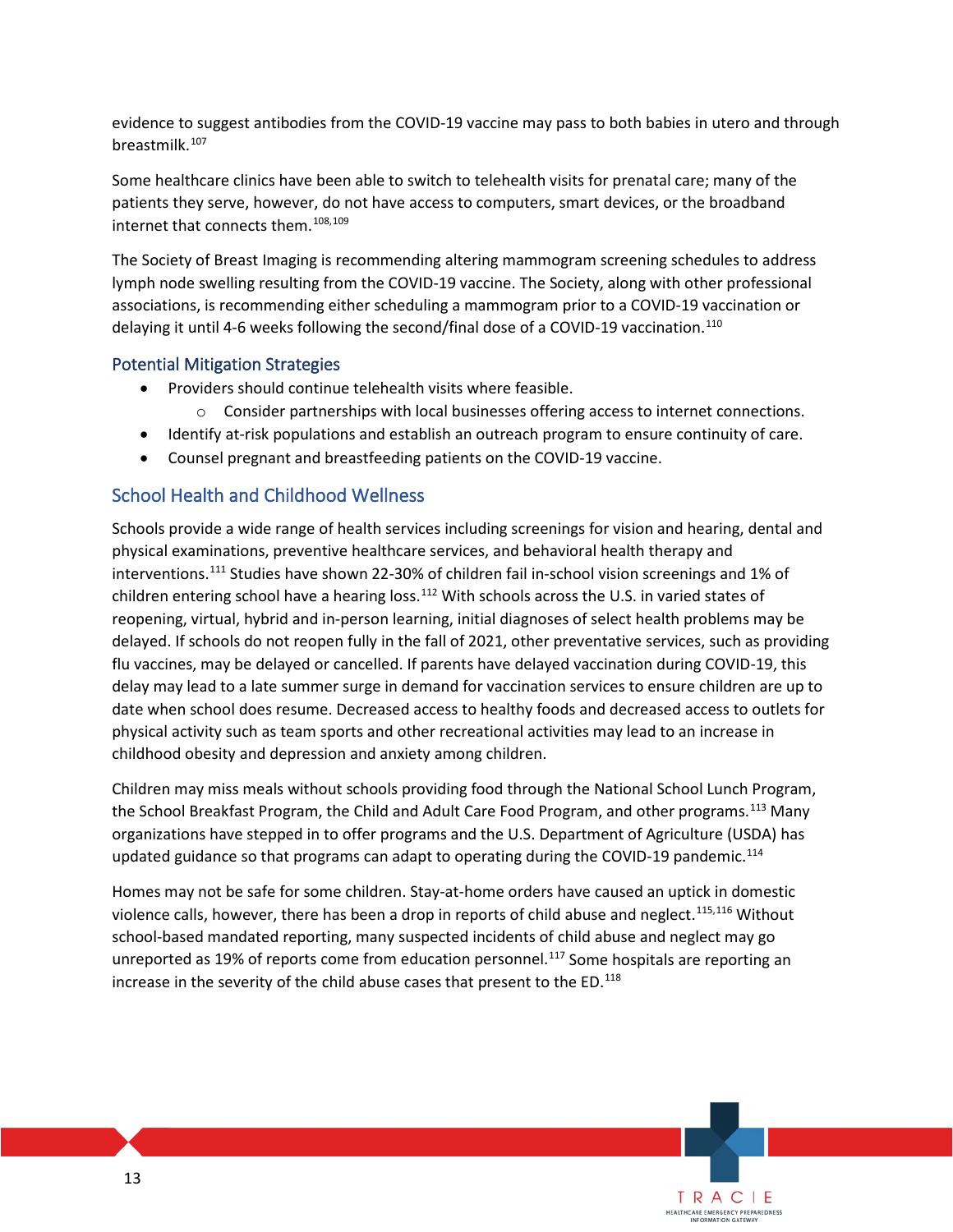### Potential Mitigation Strategies

- Review the ASPR TRACIE Webinar Series [Hidden Consequences: How the COVID Pandemic is](https://files.asprtracie.hhs.gov/documents/aspr-tracie-hidden-consequences-children-and-covid-19-webinar-series-summary.pdf)  [Impacting Children.](https://files.asprtracie.hhs.gov/documents/aspr-tracie-hidden-consequences-children-and-covid-19-webinar-series-summary.pdf)
- • Healthcare providers and school officials should continue to perform their duties as mandated reporters even during a pandemic and should continue to watch for signs of abuse and neglect.
- Schools should continue to support feeding programs, disability services, healthcare services, and other supportive services in addition to educational services.
- Schools will need to balance reopening schools for in person learning in the fall of 2021 with the continued presence of COVID-19 and the likelihood that children under the age of 12 will not be vaccinated.

### Shortage of Healthcare Professionals

 Even before the COVID-19 pandemic started, the U.S. was facing a potential shortage of healthcare has expanded daily since the end of March 2020, contributing to the staff shortage.<sup>[121](#page-18-14),122</sup> Some of these increased nurse to patient ratios necessitated by the pandemic surges. $^{123}$ professionals.[119](#page-18-12) A (pre-pandemic) 2019 report by the American Medical Colleges projected a shortage of between 29,000 and 42,900 physicians in 2020.<sup>[120](#page-18-13)</sup> In order to keep hospital resources available for treatment of COVID-19 patients, hospitals across the country deferred elective procedures to free up personnel, hospital beds, and PPE. With less income generated by elective procedures, the list of hospitals that have furloughed, laid off, or reduced hours for doctors, nurses, and other support staff positions may not be able to be re-instated once facilities reopen. Hospitals reported to the HHS Office of the Inspector General that the quality of care has suffered as a result of losing nursing staff and

 Workplace policies that do not support pay for healthcare workers while quarantined, isolated, or sick due to workplace exposure have also been cited as reasons for leaving healthcare positions. online community for nurses, conducted a survey of over 1,000 participants and found 62% of nurses Additionally, some healthcare workers may not return. Fear of not having proper PPE or fear of spreading coronavirus to their family have been cited as reasons for quitting during the pandemic. Additionally, stress and burn out do contribute to healthcare workers leaving the field. Holliblu, an are planning to quit their job or profession.<sup>124</sup>

### Potential Mitigation Strategies

- Healthcare systems and potential healthcare employers should investigate partnerships with colleges and universities graduating medical professionals to establish existing relationships and internships.
- Pay attention to employee wellness and mental health needs to prevent and mitigate burn out.

- Review pay and benefits to compare with industry averages.
- Consider team nursing approach to patient management in inpatient units.
- Establish a reliable PPE supply chain.
- Review CDC Strategies to Mitigate Healthcare Personnel Staffing Shortages • Review CDC – <u>Strategies to Mitigate Healthcare Personnel Staffing Shortages</u><br>14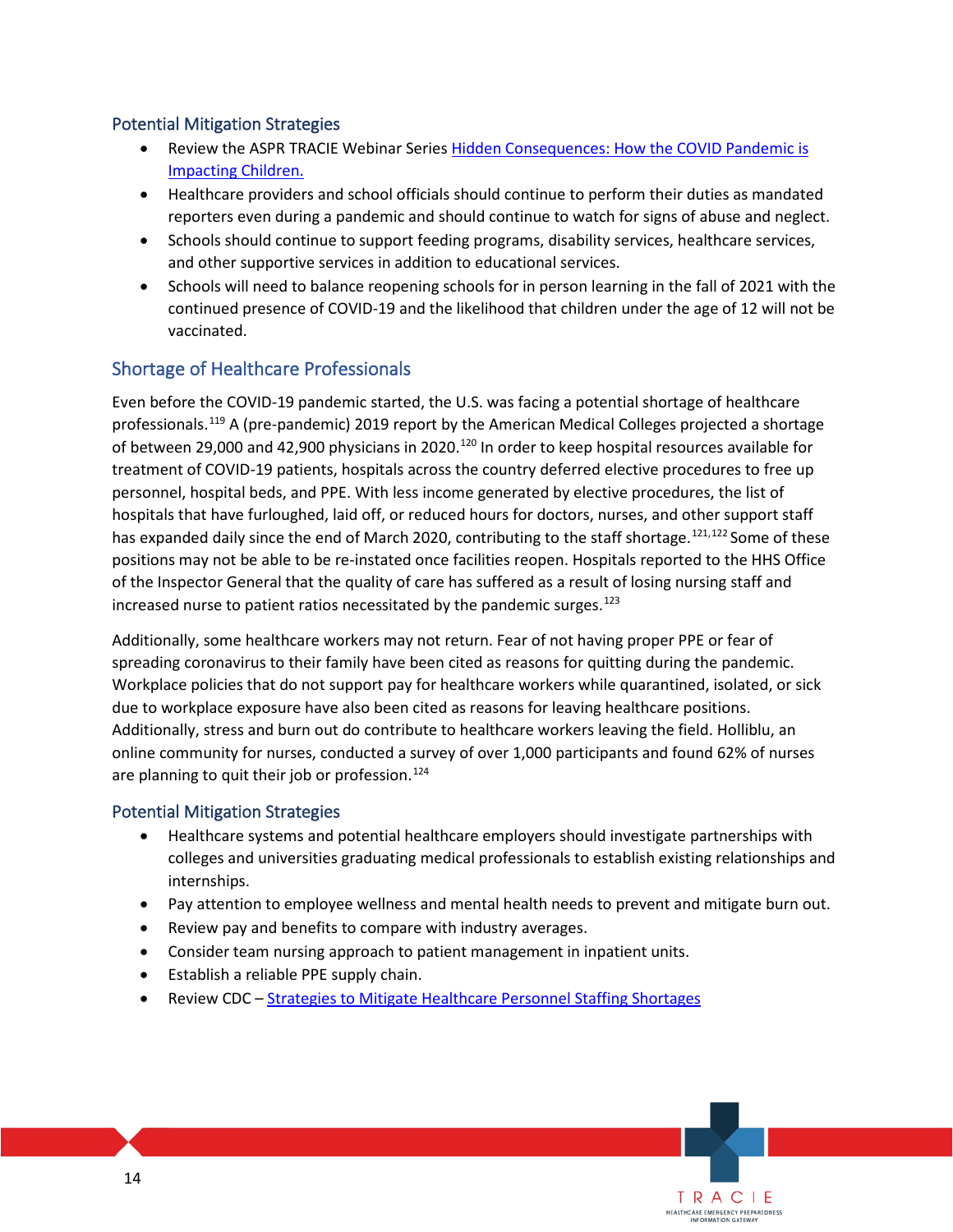# Surge in Out-of-Hospital Care

 There may be a strain on home health, rehabilitation services, and long-term care facilities to manage outbreaks. The nation's federally qualified health centers reported a 26% decline in patient visits the surge of COVID-19 patients being discharged from acute care facilities in areas hardest hit by between April and December 2020, seriously jeopardizing their financial viability.<sup>125</sup> Urgent care centers have noted a surge in demand for care, especially for patients seeking rapid COVID-19 testing.<sup>126</sup>

 efforts have reduced those outbreaks. Hospital discharge planners should be working with these community-based healthcare providers on an ongoing basis to understand the capacity and capability to Long-term care facilities have also been severely affected in many communities, becoming loci for community outbreaks, although focused vaccination campaigns and [monoclonal antibody infusion](https://files.asprtracie.hhs.gov/documents/aspr-tracie-covid-19-monoclonal-antibody-therapy-tip-sheet.pdf)  care for all discharged patients.

### Potential Mitigation Strategies

- and hospital bed capacity as well as ongoing care for PASC. • Healthcare systems and communities should review the need for long-term acute care hospitals
- practices for future pandemic waves and make any changes to their plans and operations to protect patients and residents, including arrangements for monoclonal antibody therapy and • Long-term care facilities should review their internal infection control plans along with best vaccinations for staff and residents/patients.
- Home health agencies should work with the referring physicians and hospitals in their community to discuss any lessons learned from this first COVID-19 wave and implement changes.

# **Conclusion**

 healthcare system for years to come. Healthcare systems need to adapt planning efforts to prepare for communities. The earlier the potential effects are identified, the more resilient the healthcare system can be in responding to them. The secondary and extended effects of COVID-19 on the healthcare system are being felt across the board, from large hospitals to small practices. Some effects were transient and others could affect the secondary impacts, while preparing for continued and subsequent waves of COVID-19 infection in

<span id="page-14-0"></span>[<sup>1</sup> https://www.npr.org/2020/05/06/851173949/covid-19-fears-may-be-causing-people-to-ignore-medical](https://www.npr.org/2020/05/06/851173949/covid-19-fears-may-be-causing-people-to-ignore-medical-emergencies)[emergencies](https://www.npr.org/2020/05/06/851173949/covid-19-fears-may-be-causing-people-to-ignore-medical-emergencies) 

<span id="page-14-1"></span>[<sup>2</sup> https://www.fiercehealthcare.com/hospitals-health-systems/ers-have-been-quiet-during-covid-19-what](https://www.fiercehealthcare.com/hospitals-health-systems/ers-have-been-quiet-during-covid-19-what-happens-when-patients-come-back)happens-when-patients-come-back<br><sup>3</sup> Centers for Disease Control and Prevention. (2002). Psychological and Emotional Effects of the September 11

<span id="page-14-2"></span>Attacks on the World Trade Center --- [Connecticut, New Jersey, and New York, 2001.](https://www.cdc.gov/mmwr/preview/mmwrhtml/mm5135a2.htm)<br><sup>4</sup> Craver, R. (2020). [Traditional cigarette sales decline after initial stockpiling related to COVID-19 pandemic.](https://www.journalnow.com/business/traditional-cigarette-sales-decline-after-initial-stockpiling-related-to-covid-19-pandemic/article_eecb6812-202a-5c35-b2b2-45dd388f5b68.html) The

<span id="page-14-3"></span>Winston-Salem Journal<br><sup>5</sup> Brenmer, J. (2020). Traditio[nal](https://www.newsweek.com/us-alcohol-sales-increase-55-percent-one-week-amid-coronavirus-pandemic-1495510) cigarette sales decline after initial stockpiling related to COVID-19 pandemic.

<span id="page-14-4"></span>Newsweek.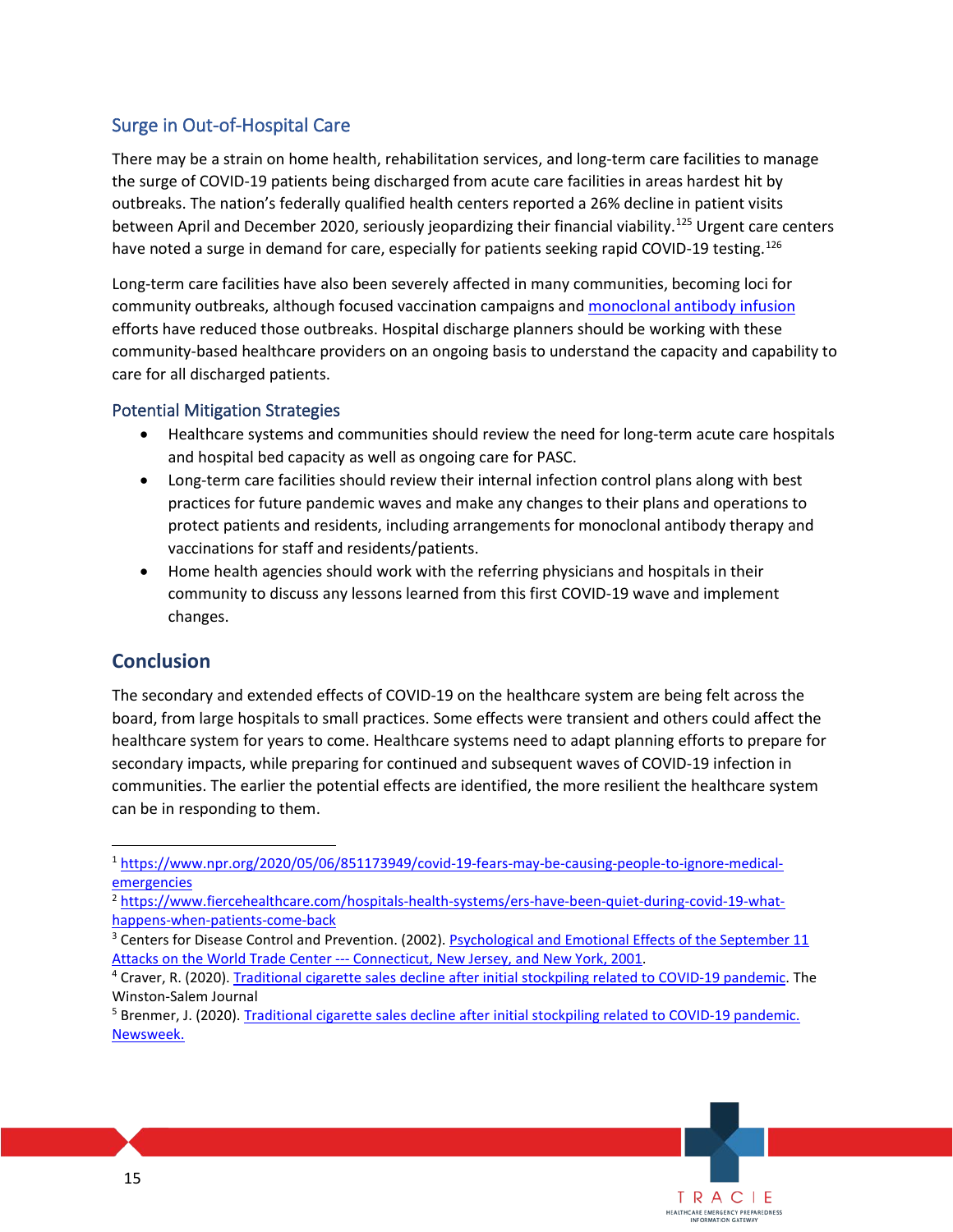<span id="page-15-35"></span><span id="page-15-34"></span><span id="page-15-33"></span><span id="page-15-32"></span><span id="page-15-31"></span><span id="page-15-30"></span><span id="page-15-29"></span><span id="page-15-28"></span><span id="page-15-27"></span><span id="page-15-26"></span><span id="page-15-25"></span><span id="page-15-24"></span><span id="page-15-23"></span><span id="page-15-22"></span><span id="page-15-21"></span><span id="page-15-20"></span><span id="page-15-19"></span><span id="page-15-18"></span><span id="page-15-17"></span><span id="page-15-16"></span><span id="page-15-15"></span><span id="page-15-14"></span><span id="page-15-13"></span><span id="page-15-12"></span><span id="page-15-11"></span><span id="page-15-10"></span><span id="page-15-9"></span><span id="page-15-8"></span><span id="page-15-7"></span><span id="page-15-6"></span><span id="page-15-5"></span><span id="page-15-4"></span><span id="page-15-3"></span><span id="page-15-2"></span><span id="page-15-1"></span><span id="page-15-0"></span>

| <sup>6</sup> Dingwall, K. (2020). Online Wine Sales Are Soaring Amid Coronavirus Lockdown: 'A Month Bigger Than Christmas'.    |
|--------------------------------------------------------------------------------------------------------------------------------|
| Forbes.                                                                                                                        |
| <sup>7</sup> Pandemic-fueled alcohol abuse creates wave of hospitalizations for liver disease                                  |
| <sup>8</sup> Pollard, M. (2020). Changes in Adult Alcohol Use and Consequences During the COVID-19 Pandemic in the US          |
| <sup>9</sup> Burton, J. (2021). Increased Alcohol Consumption During COVID-19 Pandemic Could Lead to Uptick in Liver           |
| <b>Disease</b>                                                                                                                 |
| <sup>10</sup> Johns Hopkins Medicine. (2020). Risks of Physical Inactivity                                                     |
| <sup>11</sup> Columbia University's Mailman School of Public Health. (2020). COVID-19 pandemic may exacerbate childhood        |
| obesity. Science Daily.                                                                                                        |
| <sup>12</sup> American Psychological Association. (2021). One year on: Unhealthy weight gains, increased drinking reported     |
| by Americans coping with pandemic stress                                                                                       |
| <sup>13</sup> 2021 Stress in America Graphs                                                                                    |
|                                                                                                                                |
| <sup>14</sup> Hudson, H. (2020). COVID-19 is Causing People to Relapse. Addiction Center.                                      |
| <sup>15</sup> Rohrich, Z. (2020). Amid COVID-19, a new push for telehealth to treat opioid use disorder. PBS News Hour.        |
| <sup>16</sup> ASPR TRACIE. (2021. Healthcare System Cybersecurity Response: Experiences Considerations                         |
| <sup>17</sup> ASPR TRACIE. (2021. Healthcare System Cybersecurity Response: Experiences Considerations                         |
| <sup>18</sup> COVID19 Exacerbates U.S. Drug Shortage Issues                                                                    |
| <sup>19</sup> FDA Drug Shortages                                                                                               |
| <sup>20</sup> https://www.cidrap.umn.edu/covid-19/supply-chain-issues                                                          |
| <sup>21</sup> FDA Cracking Down on Fake COVID-19 Products                                                                      |
| <sup>22</sup> FDA. (2021). Beware of Fraudulent Coronavirus Tests, Vaccines, Treatments                                        |
| <sup>23</sup> Dry ice demand rises more than 1100% as procurement leaders navigate vaccine rollout: Thomas                     |
| <sup>24</sup> The Pandemic Is Pushing Blood Supplies to the Brink                                                              |
| <sup>25</sup> Public Policy Impact of the COVID-19 Pandemic on Blood Supply in the United States                               |
| <sup>26</sup> Report: Fewer, but sicker, patients came to the ED during the pandemic                                           |
| <sup>27</sup> Delayed emergencies: The composition and magnitude of non-respiratory emergency department visits during         |
| the COVID-19 pandemic                                                                                                          |
| <sup>28</sup> Impact of the COVID-19 Pandemic on Emergency Department Visits - United States, January 1, 2019-May 30,          |
| 2020                                                                                                                           |
| <sup>29</sup> Heiber, M. and Lou, W.Y. (2006) Effect of the SARS outbreak on visits to a community hospital emergency          |
| department. CJEM. 2006;8(5):323-328.                                                                                           |
| 30 Wilhelm J.A. and Helleringer, S. (2019) Utilization of non-Ebola health care services during Ebola outbreaks: a             |
| systematic review and meta-analysis. Journal of global health vol 9 (1).                                                       |
| <sup>31</sup> Lee, S. Y., Khang, Y. H., & Lim, H. K. (2019). Impact of the 2015 Middle East Respiratory Syndrome Outbreak on   |
| Emergency Care Utilization and Mortality in South Korea Yonsei medical journal, 60(8), 796-803.                                |
| <sup>32</sup> Hollander, J. Carr, B.G (2020) Virtually Perfect? Telemedicine for Covid-19. New England Journal of Medicine.    |
| Vol. 382: 1679-1681.                                                                                                           |
| <sup>33</sup> Meyers, M. (2020). <b>Quick Take: NAEMSP COVID-19 Town Hall</b> .                                                |
| <sup>34</sup> Daily Graphic. (2020) Deaths from cardiac arrests have surged in New York City. The Economist                    |
| <sup>35</sup> Winter, T. (2020) 'Cardiac calls' to 911 in New York City surge, and they may really be more COVID cases. NBC    |
| News.                                                                                                                          |
| <sup>36</sup> Garcia, S., Albaghdadi, M., Meraj, P.M., et al. (2020) Reduction in ST-Segment Elevation Cardiac Catheterization |
| Laboratory Activations in the United States during COVID-19 Pandemic.                                                          |
| Journal of the American College of Cardiology. Pre-Proof                                                                       |
| <sup>37</sup> Pediatric Emergency Department Visits at US Children's Hospitals During the COVID-19 Pandemic                    |
|                                                                                                                                |
| <sup>38</sup> Nelson, R. (2020). COVID-19 disrupts vaccine delivery. The Lancet.                                               |
| <sup>39</sup> Hoffman, J. (2020). Vaccine Rates Drop Dangerously as Parents Avoid Doctor's Visits. New York Times.             |
| <sup>40</sup> Missing vaccinations during COVID-19 puts our children & communities at risk                                     |
| <sup>41</sup> Villarreal, A. (2020). Delays in childhood vaccinations could lead to outbreaks, experts warn. The Guardian.     |
|                                                                                                                                |
|                                                                                                                                |
|                                                                                                                                |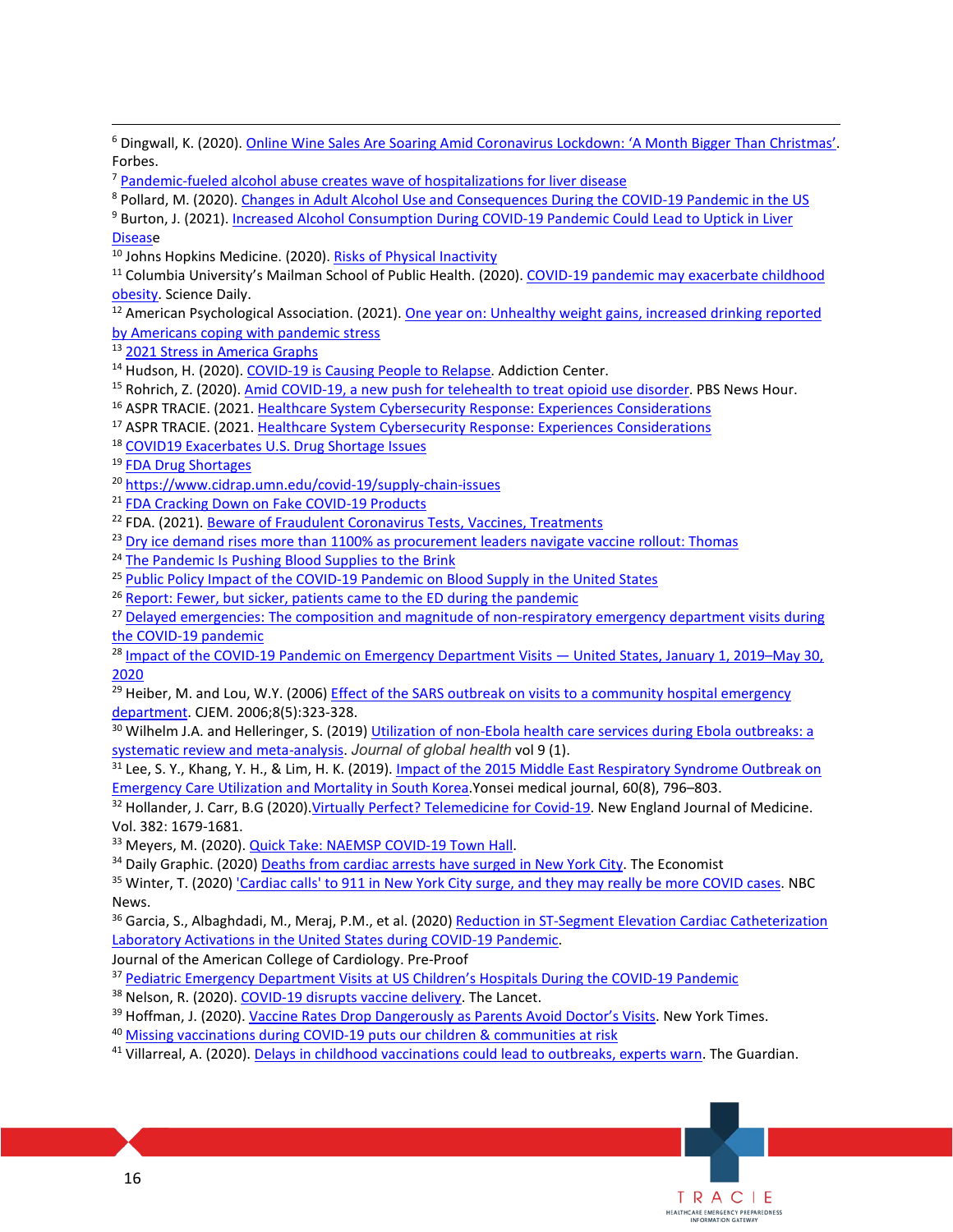<span id="page-16-35"></span><span id="page-16-34"></span><span id="page-16-33"></span><span id="page-16-32"></span><span id="page-16-31"></span><span id="page-16-30"></span><span id="page-16-29"></span><span id="page-16-28"></span><span id="page-16-27"></span><span id="page-16-26"></span><span id="page-16-25"></span><span id="page-16-24"></span><span id="page-16-23"></span><span id="page-16-22"></span><span id="page-16-21"></span><span id="page-16-20"></span><span id="page-16-19"></span><span id="page-16-18"></span><span id="page-16-17"></span><span id="page-16-16"></span><span id="page-16-15"></span><span id="page-16-14"></span><span id="page-16-13"></span><span id="page-16-12"></span><span id="page-16-11"></span><span id="page-16-10"></span><span id="page-16-9"></span><span id="page-16-8"></span><span id="page-16-7"></span><span id="page-16-6"></span><span id="page-16-5"></span><span id="page-16-4"></span><span id="page-16-3"></span><span id="page-16-2"></span><span id="page-16-1"></span><span id="page-16-0"></span>

| 43<br>Childhood vaccinations have dropped by 11 million doses: CDC director                                                                                                                                                             |
|-----------------------------------------------------------------------------------------------------------------------------------------------------------------------------------------------------------------------------------------|
| <sup>44</sup> Liu, A. (2020) Retail scripts of vaccines, acute drugs decline sharply amid COVID-19 pandemic. FiercePharma.                                                                                                              |
| 45 American Dental Association. (2020). ADA develops guidance on dental emergency, nonemergency care.                                                                                                                                   |
| <sup>46</sup> Business Wire. (2020). New Study Reveals Patients Uncertain About Dental Care During COVID-19.                                                                                                                            |
| <sup>47</sup> Kentucky Dental Association. (2020) COVID-19 Information & Resources.                                                                                                                                                     |
| <sup>48</sup> Business Wire. (2020). New Study Reveals Patients Uncertain About Dental Care During COVID-19.                                                                                                                            |
| <sup>49</sup> Dentists are reporting a low rate of COVID-19: Here's Why?                                                                                                                                                                |
| <sup>50</sup> Eyewire News. (2020). Analysis: Ophthalmology Lost More Patient Volume Due to COVID-19 Than Any Other                                                                                                                     |
| Specialty.                                                                                                                                                                                                                              |
| <sup>51</sup> Stahel P. F. (2020). How to risk-stratify elective surgery during the COVID-19 pandemic?. Patient safety in                                                                                                               |
| surgery, 14, 8.                                                                                                                                                                                                                         |
| <sup>52</sup> Prachand, V. (2020). Medically Necessary, Time-Sensitive Procedures: Scoring System to Ethically and Efficiently                                                                                                          |
| Manage Resource Scarcity and Provider Risk During the COVID-19 Pandemic                                                                                                                                                                 |
| 53 ASPR TRACIE. (2020). Using the Medically Necessary, Time-Sensitive (MeNTS) Scoring Process during COVID-19                                                                                                                           |
| (Dr. Vivek Prachand).                                                                                                                                                                                                                   |
| 54 American College of Surgeons. (2020) COVID-19 Guidelines for Triage of Emergency General Surgery Patients.                                                                                                                           |
| <sup>55</sup> Premier Surgical Staff (2015) Consequences Of Waiting To Treat Gallbladder Problems. Premier Surgical.                                                                                                                    |
| <sup>56</sup> Watson, S. (2020). When COVID-19 Postpones Your Screening Test or Surgery. WebMD.                                                                                                                                         |
| <sup>57</sup> Eyewire News. (2020). Analysis: Ophthalmology Lost More Patient Volume Due to COVID-19 Than Any Other                                                                                                                     |
| Specialty.                                                                                                                                                                                                                              |
| 58 Søreide, K., Hallet, J., Matthews, J.B., et al. (2020). Immediate and long-term impact of the COVID-19 pandemic                                                                                                                      |
| on delivery of surgical services. British Journal Surgery.                                                                                                                                                                              |
| 59 Annual record trend continues for deceased organ donation, deceased donor transplants<br><sup>60</sup> Organ Transplant Patient Dies After Receiving Covid-Infected Lungs                                                            |
|                                                                                                                                                                                                                                         |
| 61 American Hospital Association. (2020). Hospitals and Health Systems Face Unprecedented Financial Pressures                                                                                                                           |
| Due to Covid-19.<br>62 Hospitals Reported That the COVID-19 Pandemic Has Significantly Strained Health Care Delivery                                                                                                                    |
| 63 The Chartis Group. (2020). The Rural Health Safety Net Under Pressure: Understanding the Potential Impact of                                                                                                                         |
| COVID-19.                                                                                                                                                                                                                               |
| 64 https://www.statnews.com/2020/04/29/save-primary-care-devastation-covid-19/                                                                                                                                                          |
| <sup>65</sup> Trends in Overall and Non-COVID-19 Hospital Admissions                                                                                                                                                                    |
| <sup>66</sup> Medical Group Management Association. (2020). Medical practices innovate care delivery, increase telehealth                                                                                                               |
| access amid COVID-19.                                                                                                                                                                                                                   |
| 67 Trends in the Use of Telehealth During the Emergence of the COVID-19 Pandemic — United States, January-                                                                                                                              |
| <b>March 2020</b>                                                                                                                                                                                                                       |
| 68 Trends in Use of Telehealth Among Health Centers During the COVID-19 Pandemic - United States, June 26-                                                                                                                              |
| <b>November 6, 2020</b>                                                                                                                                                                                                                 |
| 69 TELEHEALTH USAGE RISES WITH INCREASE OF COVID-19 CASES                                                                                                                                                                               |
| <sup>70</sup> COVID-19 and readjusting clinical trials                                                                                                                                                                                  |
| 71 Lupkin, S. (2020). Coronavirus Pandemic Brings Hundreds Of U.S. Clinical Trials To A Halt. NPR.                                                                                                                                      |
| 72 https://www.nature.com/articles/d41591-020-00010-4                                                                                                                                                                                   |
| <sup>73</sup> Ledford, H. (2020) Coronavirus shuts down trials of drugs for multiple other diseases. Nature.                                                                                                                            |
| 74 Jazieh, A. R., Al Hadab, A., Al Olayan, A., et al. (2020). Managing Oncology Services During a Major Coronavirus                                                                                                                     |
| Outbreak: Lessons From the Saudi Arabia Experience. JCO global oncology, 6, 518-524.                                                                                                                                                    |
|                                                                                                                                                                                                                                         |
|                                                                                                                                                                                                                                         |
| <sup>75</sup> https://www.commonwealthfund.org/publications/2020/apr/impact-covid-19-outpatient-visits                                                                                                                                  |
| <sup>76</sup> Delay or Avoidance of Medical Care Because of COVID-19-Related Concerns - United States, June 2020<br><sup>77</sup> American Cancer Society. (2019). Hurricane disasters associated with poorer outcomes for radiotherapy |
| patients.                                                                                                                                                                                                                               |
|                                                                                                                                                                                                                                         |
|                                                                                                                                                                                                                                         |
|                                                                                                                                                                                                                                         |
|                                                                                                                                                                                                                                         |

<sup>42</sup> Olorunsaiye, C. (2020). COVID-19 and Child Vaccination: A Systematic Approach to Closing the Immunization Gap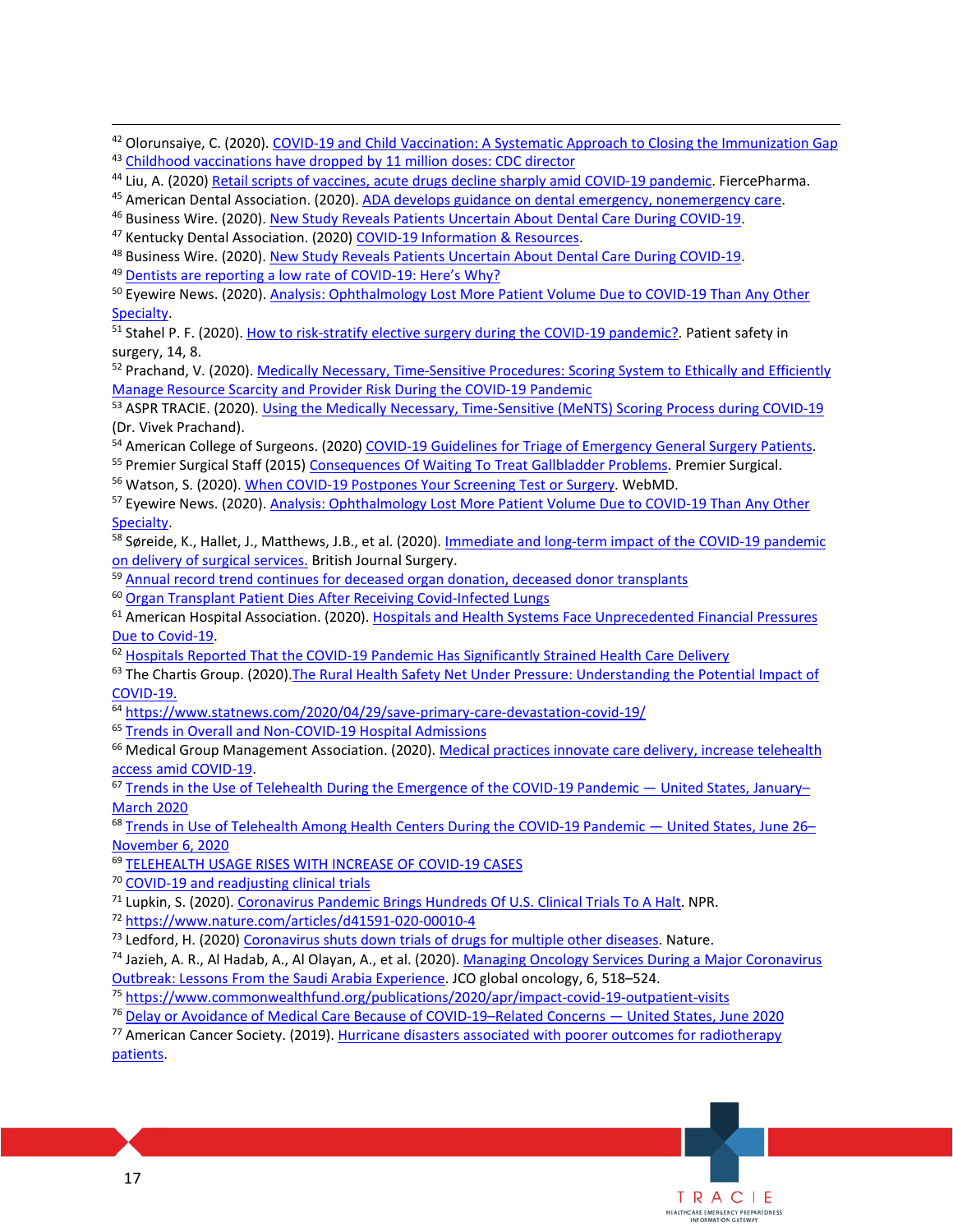<span id="page-17-0"></span><sup>78</sup> American Cancer Society. (2020). Survey: COVID-19 Affecting Patients' Access to Cancer Care.<br><sup>79</sup> Excess Deaths Associated with COVID-19, by Age and Race and Ethnicity — United States, January 26–October 3,

<span id="page-17-1"></span>[2020](https://www.cdc.gov/mmwr/volumes/69/wr/mm6942e2.htm?s_cid=mm6942e2_w) 

<span id="page-17-2"></span>80 [Avoiding the Coming Tsunami of Common, Chronic Disease: What the Lessons of the COVID-19 Pandemic Can](https://www.ahajournals.org/doi/pdf/10.1161/CIRCULATIONAHA.121.053461)  [Teach Us](https://www.ahajournals.org/doi/pdf/10.1161/CIRCULATIONAHA.121.053461) 

<span id="page-17-3"></span><sup>81</sup> Ozaki, A., Nomura, S., Leppold, C., et al. (2017). Breast cancer patient delay in Fukushima, Japan following the<br>2011 triple disaster: a long-term retrospective study. BMC Cancer. Vol 17 Article 423.

<span id="page-17-5"></span><span id="page-17-4"></span><sup>82</sup> University College London. (2020)[. Deaths in people with cancer could rise by at least 20%.](https://www.ucl.ac.uk/news/2020/apr/deaths-people-cancer-could-rise-least-20)<br><sup>83</sup> Armour, S. (2020). U.S. Moves to Strengthen Mental-Health Services as Coronavirus Crisis Exposes Systemic [Strains.](https://www.wsj.com/articles/u-s-moves-to-strengthen-mental-health-services-as-coronavirus-crisis-exposes-systemic-strains-11586520146) The Wall Street Journal.<br><sup>84</sup> Robbins, R. (2020). Coronavirus pandemic sets up potential breakout moment for virtual mental health care.

<span id="page-17-6"></span>STAT.

<span id="page-17-7"></span>85 Brooks, M. (2020) COVID-19: Striking Uptick in Anxiety, Other Psych Meds. Medscape.

<span id="page-17-8"></span><sup>86</sup> Cunningham, P.W. (2020). The Health 202: Texts to federal government mental health hotline up roughly 1,000 [percent.](https://www.washingtonpost.com/news/powerpost/paloma/the-health-202/2020/05/04/the-health-202-texts-to-federal-government-mental-health-hotline-up-roughly-1-000-percent/5eaae16c602ff15fb0021568/) The Washington Post.<br><sup>87</sup> Reger MA, Stanley IH, Joiner TE. (2020). Suicide Mortality and Coronavirus Disease 2019—A Perfect Storm?

<span id="page-17-9"></span>JAMA Psychiatry.

<span id="page-17-10"></span>88 Bromet, E. J., Hobbs, M. J., Clouston, S. A., et al. (2016). **DSM-IV post-traumatic stress disorder among World** [Trade Center responders 11-13 years after the disaster of 11 September 2001 \(9/11\).](https://www.ncbi.nlm.nih.gov/pmc/articles/PMC4754831/) Psychological medicine, 46(4), 771–783.<br><sup>89</sup> Lai J, Ma S, Wang Y, et al. (2020).Factors Associated With Mental Health Outcomes Among Health Care Workers

<span id="page-17-11"></span>[Exposed to Coronavirus Disease 2019.](https://jamanetwork.com/journals/jamanetworkopen/fullarticle/2763229) JAMA Netw Open.<br><sup>90</sup> Ali, S. S. (2020). <u>Why some nurses have quit during the coronavirus pandemic</u>. NBC News.<br><sup>91</sup> The Mental Health of Healthcare Workers in COVID-19<br><sup>92</sup> Readmission

<span id="page-17-12"></span>

<span id="page-17-13"></span>

<span id="page-17-15"></span><span id="page-17-14"></span>United States, March–August 2020<br><sup>94</sup> Population-based estimates of post-acute sequelae of SARS-CoV-2 infection (PASC) prevalence and

<span id="page-17-16"></span>

<span id="page-17-17"></span>characteristics: A cross-sectional study<br><sup>95</sup> National Center for Health Statistics. (2021). Provisional Life Expectancy Estimates for January through June, [2020](https://www.cdc.gov/nchs/data/vsrr/VSRR10-508.pdf) 

<span id="page-17-18"></span>96 National Academy of Sciences. (2021). Reductions in 2020 US life expectancy due to COVID-19 and the [disproportionate impact on the Black and Latino populations](https://www.pnas.org/content/118/5/e2014746118) 

<span id="page-17-19"></span>97 Decreased Influenza Activity During the COVID-19 Pandemic — United States, Australia, Chile, and South Africa, [2020](https://www.cdc.gov/mmwr/volumes/69/wr/mm6937a6.htm) 

<span id="page-17-20"></span>98 Kuo, S. C., Shih, S. M., Chein, L. H., and Hsiung, C.A. (2020). Collateral Benefit of COVID-19 Control Measures on [Influenza Activity, Taiwan.](https://wwwnc.cdc.gov/eid/article/26/8/20-1192_article) Emerging Infectious Diseases. Vol. 26, no. 8.<br><sup>99</sup> Weekly U.S. Influenza Surveillance Report<br><sup>100</sup> Early Estimate of Motor Vehicle Traffic Fatalities for the First 9 Months (Jan-Sep) of 2020<br><sup>10</sup>

<span id="page-17-21"></span>

<span id="page-17-22"></span>

<span id="page-17-23"></span>

<span id="page-17-25"></span><span id="page-17-24"></span>[resilience health system: the case of maternal and neonatal health during the Ebola epidemic in Sierra Leone .](https://academic.oup.com/heapol/article/32/suppl_3/iii32/4621472)

<span id="page-17-26"></span>[services in a rural district of Guinea: an ecological study,](https://academic.oup.com/trstmh/article/111/1/22/3074506) Transactions of The Royal Society of Tropical Medicine Health Policy and Planning. Vol 32, p. 32-39.<br><sup>104</sup> Camara, B.S., Delamou, A., Diro E., et al. (2017) Effect of the 2014/2015 Ebola outbreak on reproductive health

> TRACIE HEALTHCARE EMERGENCY PREPAREDNESS<br>INFORMATION GATEWAY

<span id="page-17-27"></span>and Hygiene, Vol 111, Pages 22–29.<br><sup>105</sup> [The impact of the COVID-19 pandemic on maternal and perinatal health: a scoping review](https://reproductive-health-journal.biomedcentral.com/articles/10.1186/s12978-021-01070-6) <sup>106</sup> American College of Obstetricians and Gynecologists COVID-19 FAQs

<span id="page-17-28"></span>